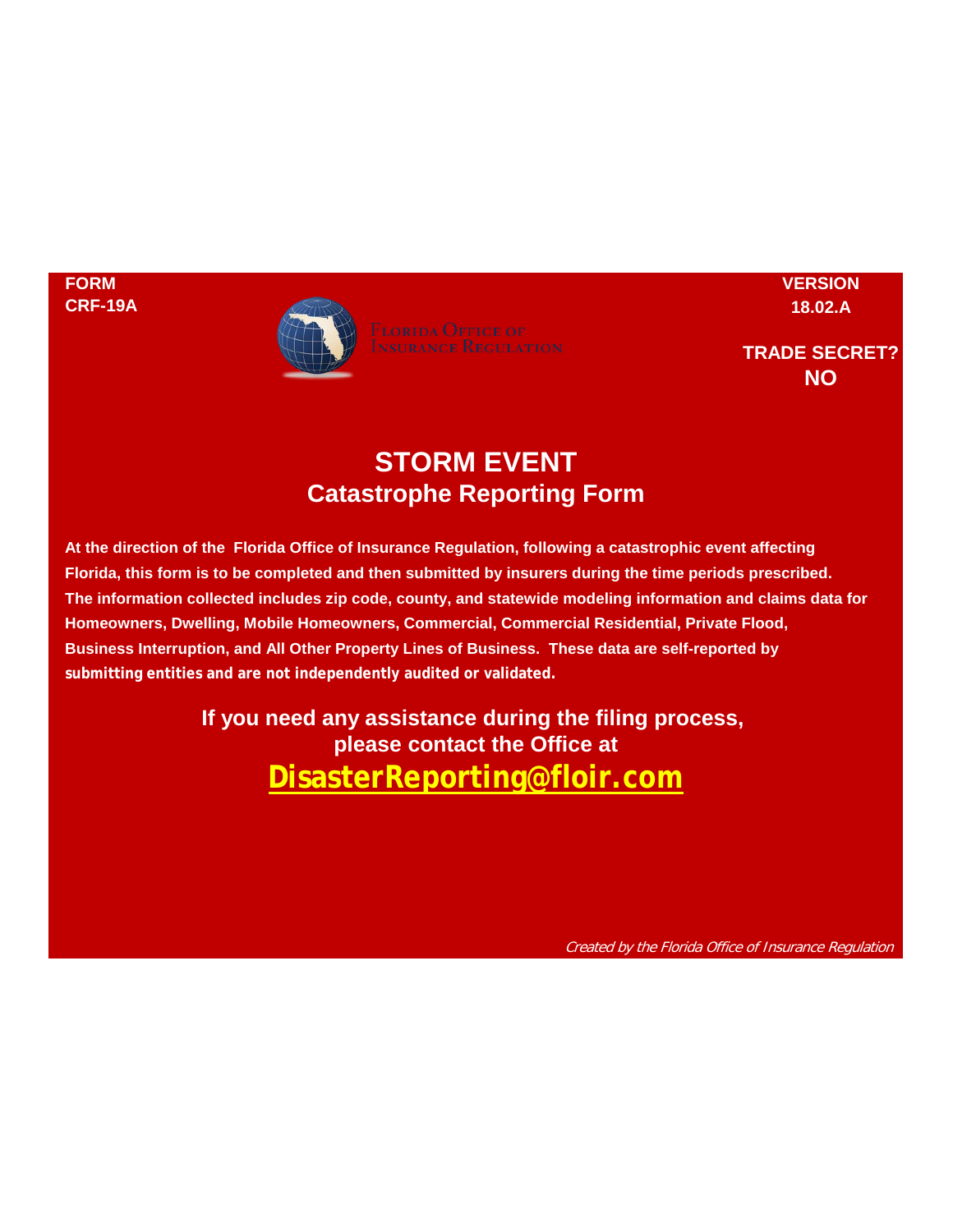| Section A: Contact and Statewide Modeling Information                                                                                                                                                                                                                                                                                                                                                                                                                                                                                                                                                                                                                                                                                                         |                                                                       |                                                |                        |
|---------------------------------------------------------------------------------------------------------------------------------------------------------------------------------------------------------------------------------------------------------------------------------------------------------------------------------------------------------------------------------------------------------------------------------------------------------------------------------------------------------------------------------------------------------------------------------------------------------------------------------------------------------------------------------------------------------------------------------------------------------------|-----------------------------------------------------------------------|------------------------------------------------|------------------------|
| to the Office of Insurance Regulation.<br>If you need additional information write to DisasterReporting@floir.com.                                                                                                                                                                                                                                                                                                                                                                                                                                                                                                                                                                                                                                            |                                                                       |                                                |                        |
|                                                                                                                                                                                                                                                                                                                                                                                                                                                                                                                                                                                                                                                                                                                                                               | <b>STORM EVENT NAME</b>                                               | <b>VALIDATION CHECKS   TRADE SECRET?</b>       |                        |
| <b>Contact and General Questions</b>                                                                                                                                                                                                                                                                                                                                                                                                                                                                                                                                                                                                                                                                                                                          | Responses - Verify pre-populated cells are accurate before submission | <b>Required Data</b><br><b>Field Complete?</b> | <b>As Set</b>          |
| What is the as-of date of the data submitted? (MM/DD/YYYY)                                                                                                                                                                                                                                                                                                                                                                                                                                                                                                                                                                                                                                                                                                    |                                                                       | <b>FALSE</b>                                   | <b>Not Applicabl</b>   |
| Please provide the name of the individual who completed this form.                                                                                                                                                                                                                                                                                                                                                                                                                                                                                                                                                                                                                                                                                            |                                                                       | <b>FALSE</b>                                   | <b>Not Applicable</b>  |
| What is this individual's email address?                                                                                                                                                                                                                                                                                                                                                                                                                                                                                                                                                                                                                                                                                                                      |                                                                       | <b>FALSE</b>                                   | <b>Not Applicable</b>  |
| What is the best number where this individual can be reached?                                                                                                                                                                                                                                                                                                                                                                                                                                                                                                                                                                                                                                                                                                 |                                                                       | <b>FAISE</b>                                   | <b>Not Applicable</b>  |
| What is the Company's name?                                                                                                                                                                                                                                                                                                                                                                                                                                                                                                                                                                                                                                                                                                                                   |                                                                       | <b>FALSE</b>                                   | <b>Not Applicable</b>  |
| What is the Company's NAIC Code? ("00000" if no NAIC Code exists)                                                                                                                                                                                                                                                                                                                                                                                                                                                                                                                                                                                                                                                                                             |                                                                       | <b>FALSE</b>                                   | <b>Not Applicable</b>  |
| What is the Florida Company Code?                                                                                                                                                                                                                                                                                                                                                                                                                                                                                                                                                                                                                                                                                                                             |                                                                       | <b>FALSE</b>                                   | <b>Not Applicable</b>  |
| What is the Company's FEIN?                                                                                                                                                                                                                                                                                                                                                                                                                                                                                                                                                                                                                                                                                                                                   |                                                                       | <b>FALSE</b>                                   | <b>Not Applicable</b>  |
| What is the Company's NAIC group code? ("0000" if no NAIC group code exists)                                                                                                                                                                                                                                                                                                                                                                                                                                                                                                                                                                                                                                                                                  |                                                                       | <b>FALSE</b>                                   | Not Applicable         |
| What is the State of domicile?                                                                                                                                                                                                                                                                                                                                                                                                                                                                                                                                                                                                                                                                                                                                |                                                                       | <b>FALSE</b>                                   | Not Applicable         |
| First report only - Attach model output for the company's book of business for this event.<br>Dollar Amount of Estimated Gross Payable Loss from Event (Gross of Reinsurance). This includes any<br>anticipated claim expense or cost incurred by the direct insurer during the processing of the claim<br>(Loss Adjustment Expense). Include all property and casualty lines of business.<br>If necessary, estimate projected total losses gross of reinsurance based on your reinsurance chart.<br>The Office realizes this number may change in future reports as actual claims are reported, paid and<br>settled with the reinsurers. (in whole dollars)<br>Projected Net Retention Resulting from the Event - Include all property and casualty lines of |                                                                       | <b>FALSE</b>                                   | <b>No</b>              |
| business.<br>If necessary, estimate projected net retention based on your reinsurance chart. The Office realizes<br>this number may change in future reports as actual claims are reported, paid and settled with the                                                                                                                                                                                                                                                                                                                                                                                                                                                                                                                                         |                                                                       | <b>FALSE</b>                                   | <b>No</b>              |
| reinsurers, (in whole dollars)<br>Dollar Amount of Estimated Payable Loss from Event covered by Reinsurance or Other Loss-Transfer<br>If necessary,<br>Agreements.<br>estimate projected losses covered by reinsurance based on your reinsurance chart. The Office<br>realizes this number may change in future reports as actual claims are reported, paid and settled<br>with the reinsurers (in whole dollars)                                                                                                                                                                                                                                                                                                                                             |                                                                       | <b>FALSE</b>                                   | <b>No</b>              |
| What is the full name of the Model and Version Used for Financial Projections? If no Model and                                                                                                                                                                                                                                                                                                                                                                                                                                                                                                                                                                                                                                                                |                                                                       | <b>FALSE</b>                                   | <b>No</b>              |
| Version used, enter NA, (maximum of 250 characters)                                                                                                                                                                                                                                                                                                                                                                                                                                                                                                                                                                                                                                                                                                           |                                                                       |                                                |                        |
| Did the company turn on the following switches when running the Model?                                                                                                                                                                                                                                                                                                                                                                                                                                                                                                                                                                                                                                                                                        |                                                                       |                                                | <b>No</b>              |
| Long-Term<br>Demand Surge                                                                                                                                                                                                                                                                                                                                                                                                                                                                                                                                                                                                                                                                                                                                     |                                                                       | <b>FALSE</b><br><b>FALSE</b>                   | <b>No</b>              |
| Storm Surge (Flood only)                                                                                                                                                                                                                                                                                                                                                                                                                                                                                                                                                                                                                                                                                                                                      |                                                                       | <b>FALSE</b>                                   | <b>No</b><br><b>No</b> |
| f the Name and Version of Model Used for Financial Projections is N/A, how did the Company                                                                                                                                                                                                                                                                                                                                                                                                                                                                                                                                                                                                                                                                    |                                                                       |                                                |                        |
| evaluate the losses reported? (maximum of 250 characters)                                                                                                                                                                                                                                                                                                                                                                                                                                                                                                                                                                                                                                                                                                     |                                                                       | <b>TRUE</b>                                    | <b>No</b>              |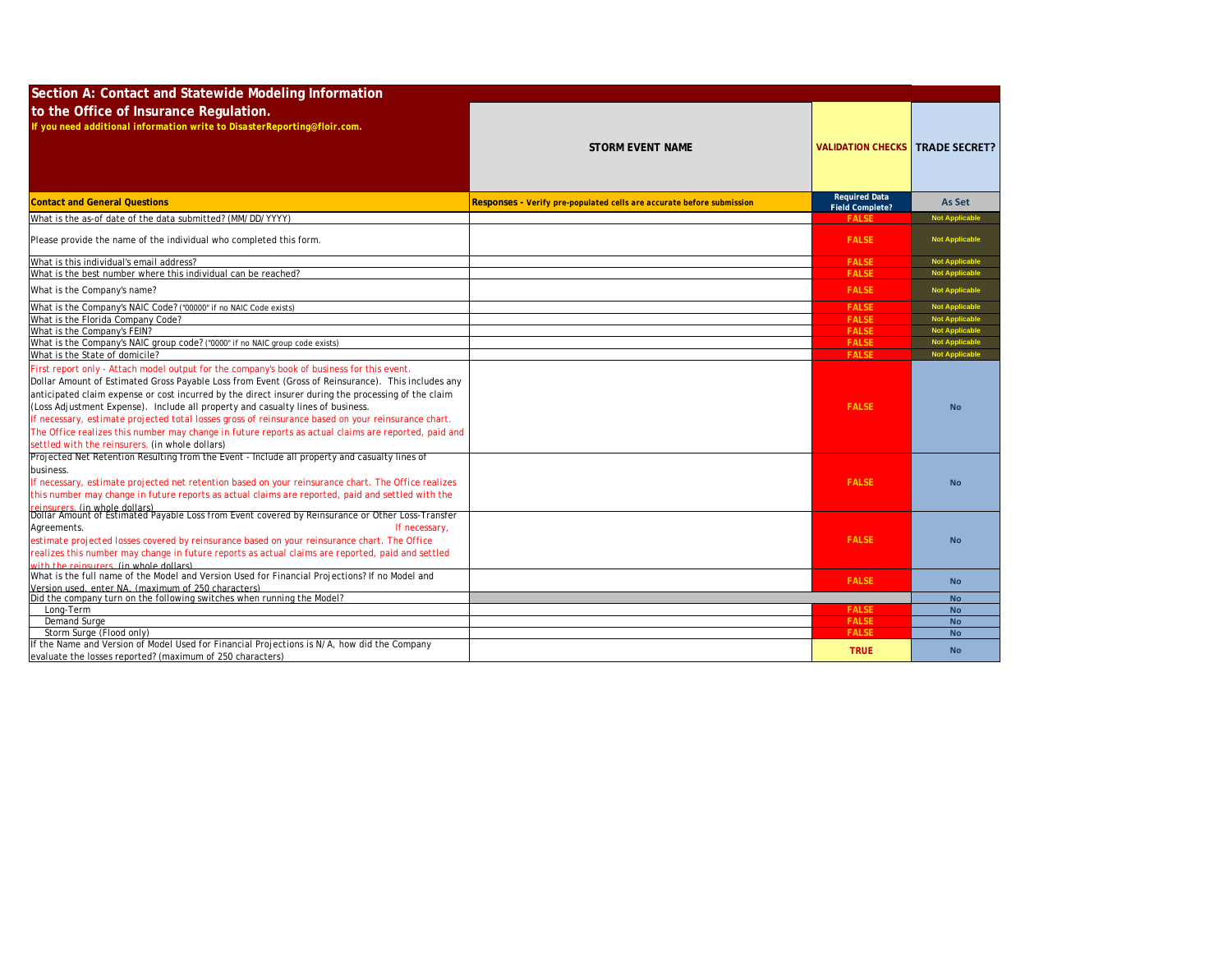| Section B: Summary of Data: Florida Statewide Totals for this Report                                                                                                                                                  |                                            |                                                                             | This Page Is Not Trade Secret       |                               |                                  | <b>STORM EVENT NAME</b><br><b>Report Date Not Entered</b>                                        |                                  |                             |                                                                             | <b>Validation Checks</b>                                                  |                                                                                                   |                                                                                         |                                          |
|-----------------------------------------------------------------------------------------------------------------------------------------------------------------------------------------------------------------------|--------------------------------------------|-----------------------------------------------------------------------------|-------------------------------------|-------------------------------|----------------------------------|--------------------------------------------------------------------------------------------------|----------------------------------|-----------------------------|-----------------------------------------------------------------------------|---------------------------------------------------------------------------|---------------------------------------------------------------------------------------------------|-----------------------------------------------------------------------------------------|------------------------------------------|
| <b>Lines of Business</b>                                                                                                                                                                                              | <b>Policies in Force</b><br>(Florida Only) | <b>Total Insured Value of</b><br><b>Policies in Force</b><br>(Florida Only) | <b>Number of Claims</b><br>Reported | <b>Claims with</b><br>Payment | <b>Claims without</b><br>Payment | Number of Open Number of Open Number of Claims Number of Claims<br><b>Closed with</b><br>Payment | <b>Closed without</b><br>Payment | Percent of Claims<br>Closed | Paid Loss Excluding Loss<br><b>Adjustment Expense</b><br>(in Whole Dollars) | <b>Paid Allocated Loss</b><br>Adjustment<br>Expense<br>(in Whole Dollars) | <b>Case Incurred Loss</b><br><b>Excluding Loss</b><br>Adjustment<br>Expense<br>(in Whole Dollars) | <b>Case Allocated</b><br><b>Loss Adjustment</b><br><b>Expense (in Whole</b><br>Dollars) | <b>Required Data</b><br>Fields Complete? |
| <b>Residential Property</b>                                                                                                                                                                                           |                                            |                                                                             |                                     |                               |                                  |                                                                                                  |                                  | 0.0%                        |                                                                             |                                                                           |                                                                                                   |                                                                                         | <b>TRUE</b>                              |
| Homeowners                                                                                                                                                                                                            |                                            |                                                                             |                                     |                               |                                  |                                                                                                  |                                  | 0.0%                        |                                                                             |                                                                           |                                                                                                   |                                                                                         | <b>FALSE</b>                             |
| Dwelling                                                                                                                                                                                                              |                                            |                                                                             |                                     |                               |                                  |                                                                                                  |                                  | 0.0%                        |                                                                             |                                                                           |                                                                                                   |                                                                                         | <b>FALSE</b>                             |
| <b>Mobile Homeowners</b>                                                                                                                                                                                              |                                            |                                                                             |                                     |                               |                                  |                                                                                                  |                                  | 0.0%                        | $$^{(1)}$$                                                                  |                                                                           |                                                                                                   |                                                                                         | <b>FALSE</b>                             |
| <b>Commercial Residential</b>                                                                                                                                                                                         |                                            |                                                                             |                                     |                               |                                  |                                                                                                  |                                  | 0.0%                        |                                                                             |                                                                           |                                                                                                   |                                                                                         | <b>FALSE</b>                             |
| <b>Commercial Property</b>                                                                                                                                                                                            |                                            |                                                                             |                                     |                               |                                  |                                                                                                  |                                  | 0.0%                        | $\mathsf{S}$                                                                |                                                                           |                                                                                                   |                                                                                         | <b>FALSE</b>                             |
| <b>Private Flood</b>                                                                                                                                                                                                  |                                            |                                                                             |                                     |                               |                                  |                                                                                                  |                                  | 0.0%                        |                                                                             |                                                                           |                                                                                                   |                                                                                         | <b>FALSE</b>                             |
| <b>Business Interruption</b>                                                                                                                                                                                          |                                            |                                                                             |                                     |                               |                                  |                                                                                                  |                                  | 0.0%                        |                                                                             |                                                                           |                                                                                                   |                                                                                         | <b>FALSE</b>                             |
| Other Lines of Business*                                                                                                                                                                                              |                                            |                                                                             |                                     |                               |                                  |                                                                                                  |                                  | 0.0%                        | \$ <sub>6</sub>                                                             |                                                                           |                                                                                                   |                                                                                         | <b>FALSE</b>                             |
| <b>TOTALS</b>                                                                                                                                                                                                         |                                            |                                                                             |                                     |                               |                                  |                                                                                                  |                                  | 0.0%                        | \$ <sub>0</sub>                                                             |                                                                           |                                                                                                   |                                                                                         | <b>TRUE</b>                              |
| Statewide Policies in Force (column K), Total Insured Value of Policies in Force (column L), Paid ALAE (column T), Case Incurred Loss (column U), and Case ALAE (column V) must be entered for each line of business. |                                            |                                                                             |                                     |                               |                                  |                                                                                                  |                                  |                             |                                                                             |                                                                           |                                                                                                   |                                                                                         |                                          |

\*Select the coverages included in the "Other Lines of Business" section:

**TRUE** 

|   | Fire                                   |
|---|----------------------------------------|
| ۰ | Farmowners Multi-Peril                 |
|   | Ocean Marine                           |
| ۰ | <b>Inland Marine</b>                   |
|   | PPA Physical Damage                    |
|   | <b>Commercial Auto Physical Damage</b> |
|   | Aircraft                               |
|   | Glass                                  |
|   | <b>Boiler and Machinery</b>            |
|   | <b>Industrial Fire</b>                 |
|   | n Industrial Extended Coverage         |
|   | a Multi-Peril Crop                     |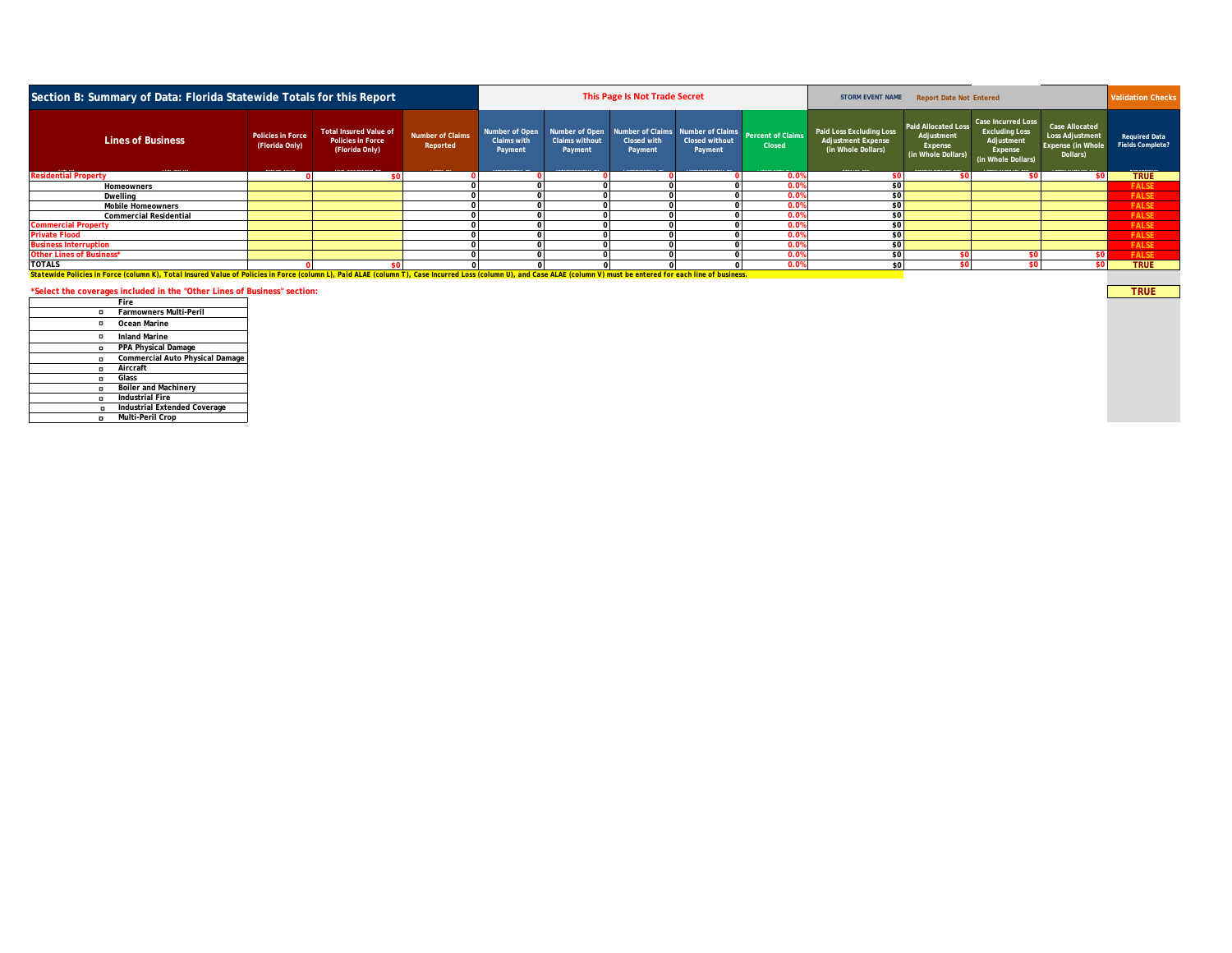## **Section C - Insurance Types (Appearance by Tab)**

**For every "Claims and Payment by Zip or County of Occurrence," the submitter is to provide the following information for each zip or county where claims were received for the reporting EVENT as described below:**

**As this template may be applied to disaster reporting, "EVENT" means a storm system that has been declared by the National Hurricane Center of the National Weather Service. The duration of the "reporting event" includes the time period, in Florida: a. Beginning at the time a storm watch or storm warning is issued for any part of Florida by the National Hurricane Center of the National Weather Service;** 

**b. Continuing for the time period during which the storm conditions exist anywhere in Florida; and** 

**c. Ending 72 hours following the termination of the last storm watch or storm warning issued for any part of Florida by the National Hurricane Center of the National Weather Service.**

**Definitions used throughout Section C:**

**All Other Lines of Business, by Florida Zip or County:** All other property lines of business specifically not listed below. This requires a description of the types of covered policies in the Summary tab.

**Business Interruption, by Florida Zip or County:** Includes losses under a commercial policy for loss of income, operating expenses, and extra expenses while a business is restoring operations.

**Case Incurred Loss** (in whole dollars): Indemnity case reserves and payments to date. Estimates of Incurred but not reported (IBNR) should not be included.

**Commercial Property Claims Received, by Florida County:** Coverages sold to commercial owners which is not Commercial Residential. Normally reported on lines 1 - Fire; 2 - Allied Lines; 5.1 - Commercial Multi-Peril (non-liability portion) or 5.2 - Commercial Multi-Peril (liability portion) on the NAIC Annual Statement Exhibit of Premiums and Losses (State Page).

**Commercial Residential Claims Received, by Florida Zip or County:** Commercial residential insurance purchased by commercial entities for apartment buildings, condominium associations and homeowners associations. Normally reported on lines 1 - Fire; 2 - Allied Lines; 5.1 - Commercial Multi-Peril (non-liability portion) or 5.2 - Commercial Multi-Peril (liability portion) on the NAIC Annual Statement Exhibit of Premiums and Losses (State Page).

**Dwelling Claims Received, by Florida Zip or County:** Coverages sold to property owners or tenants occupying a described property that is used exclusively for residential purposes. Generally reported on line 1 - Fire on the NAIC Annual Statement Exhibit of Premiums and Losses (State Page).

**Florida Zip Code or County of Occurrence: All entries are requested to be submitted according to the zip code where the loss occurred in the State of Florida. The zip codes are listed in numerical order based upon the county.** If the company is unable to provide the zip code data, please enter the "County of Occurrence, Zip Code Unknown" field for the county data. The "County of Occurrence Unknown at Time of Reporting" category may only be utilized after every effort has been made to assign each claim to the specific county in which the loss occurred. Additional detail may be requested for each claim reported in this category.

**Homeowners Claims Received, by Florida Zip or County:** Coverages sold to homeowners, condominium unit-owners, and tenants occupying a described property that is used exclusively for residential purposes. Generally reported on line 4 - Homeowners Multi-Peril on the NAIC Annual Statement Exhibit of Premiums and Losses (State Page).

**Mobile Homeowners Claims Received, by Florida Zip or County:** Coverages sold to mobile homeowners occupying a described property that is used exclusively for residential purposes. Generally reported on lines 1 - Fire or 4 - Homeowners Multi-Peril on the NAIC Annual Statement Exhibit of Premiums and Losses (State Page).

**Number of Claims Closed With Payment:** This means claimant has received payment of the full, agreed upon settlement amount, and no additional payments are expected to be incurred by the insurer for this specific claim. These claims are mutually exclusive from, and are not to be included in, the "Number of Claims Closed Without Payment" discussed below.

**Number of Claims Closed Without Payment:** This means claims have been denied or where no payment is to be made to the policyholder. This also includes claims determined to be below the policy deductible. These claims are mutually exclusive from, and are not to be included in, the "Number of Claims Closed With Payment" discussed above.

**Number of Claims Reported:** Any notice to an insurer or its agent by a claimant or an insured that reasonably apprises the insurer that a loss has occurred. Include only those Florida claims received on a direct basis AND only those claims associated with the Reporting Categories contained in Section C of this workbook (see Section C tabs).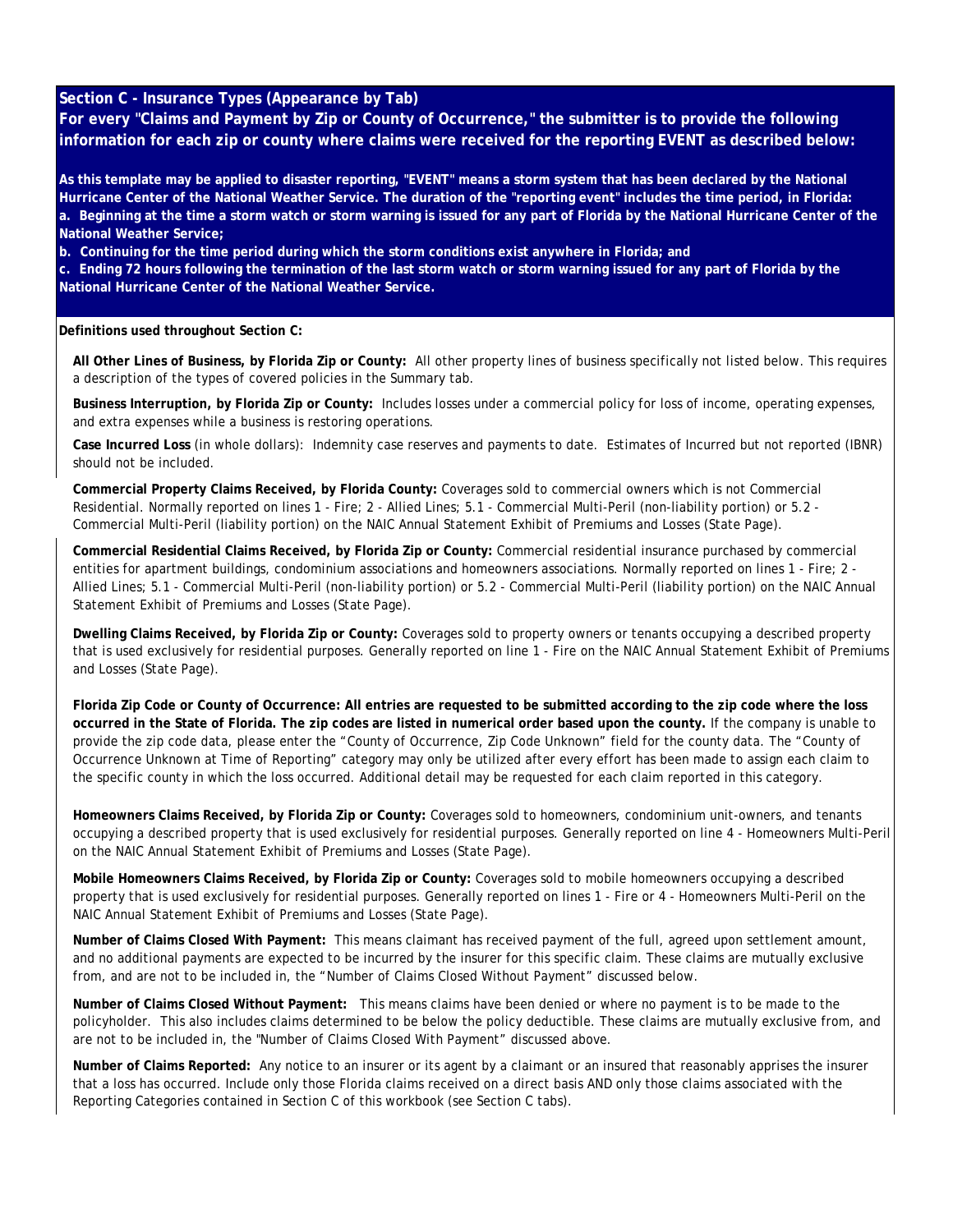**Number of Open Claims With Payment:** This means a claimant has received payment for a claim, but additional payments are expected to be incurred by the insurer for that specific claim. These claims are mutually exclusive from, and are not to be included in the "Number of Claims Closed with Payment," "Number of Claims Closed Without Payment," and "Number of Open Claims without Payment."

**Number of Open Claims Without Payment:** This means a claimant has not received any payment for a claim. These claims are mutually exclusive from, and are not to be included in the "Number of Claims Closed with Payment," "Number of Claims Closed Without Payment," and "Number of Open Claims with Payment."

**Paid Loss** (in whole dollars): Indemnity payments, but excludes adjustment expense. Payments should be net of actual salvage and subrogation recoveries. For applicable lines, include losses associated with loss of use, additional living expense, fair rental value, etc.

**Policies in Force (Florida Only):** The number of policies in force through the last day of the reporting period, including policies assumed from Citizens Property Insurance Corporation.

**Private Flood Claims Received, by Florida Zip or County:** Flood insurance coverage underwritten by private insurers that is not associated with the Federal Flood Insurance Program. Generally reported on line 2.1 - Allied Lines on the NAIC Annual Statement Exhibit of Premiums and Losses (State Page).

**Reopened claims:** This means any additional claim for recovery from the insurer for losses from the same hurricane or windstorm which the insurer has previously adjusted pursuant to the initial claim.

**Total Insured Value of Policies in Force (Florida Only):** For personal lines residential policies, total dollar coverage amounts for structure, appurtenant structures, contents and loss of use. For commercial lines residential policies, total dollar coverage amounts for structures and contents.

## Data Validations

| Two validations are used in the Section C tabs of this data template: |                                                                                                                                 |  |  |  |  |  |  |  |
|-----------------------------------------------------------------------|---------------------------------------------------------------------------------------------------------------------------------|--|--|--|--|--|--|--|
|                                                                       | "Number of Claims Closed with Payments"<br>"Number of Claims Closed without Payments"                                           |  |  |  |  |  |  |  |
|                                                                       |                                                                                                                                 |  |  |  |  |  |  |  |
| Row Validation Check #1:                                              | "Number of Open Claims with Payments"                                                                                           |  |  |  |  |  |  |  |
|                                                                       | +"Number of Open Claims without Payments"                                                                                       |  |  |  |  |  |  |  |
|                                                                       | "Number of Claims Reported"                                                                                                     |  |  |  |  |  |  |  |
| Row Validation Check #2:                                              | If the "Number of Claims Reported" = $0$ , then "Paid Loss" must also = $0$ .                                                   |  |  |  |  |  |  |  |
| Submitting a "Trade Secret" Filing                                    |                                                                                                                                 |  |  |  |  |  |  |  |
|                                                                       | Trade secret filings may be completed in accordance with Sec. 624.4213, F.S. This is done on a tab with a trade secret window   |  |  |  |  |  |  |  |
|                                                                       | option by clicking on the down-arrow that appears when the box is selected, then choosing "Trade Secret Information on          |  |  |  |  |  |  |  |
|                                                                       | this Page". To qualify for trade secret protection, the filer must additionally file a properly-executed trade secret affidavit |  |  |  |  |  |  |  |
|                                                                       | in the appropriate filing component designed for this purpose. Regardless of a filing's trade secret status, all filings may be |  |  |  |  |  |  |  |
| part of post-event aggregate reporting.                               |                                                                                                                                 |  |  |  |  |  |  |  |
| <b>If You Need Assistance</b>                                         |                                                                                                                                 |  |  |  |  |  |  |  |
|                                                                       | If you have any questions or need assistance in filing, please contact Market Data Collections at 850-413-3147 or via email:    |  |  |  |  |  |  |  |

[Disas](mailto:DisasterReporting@floir.com)terReporting@floir.com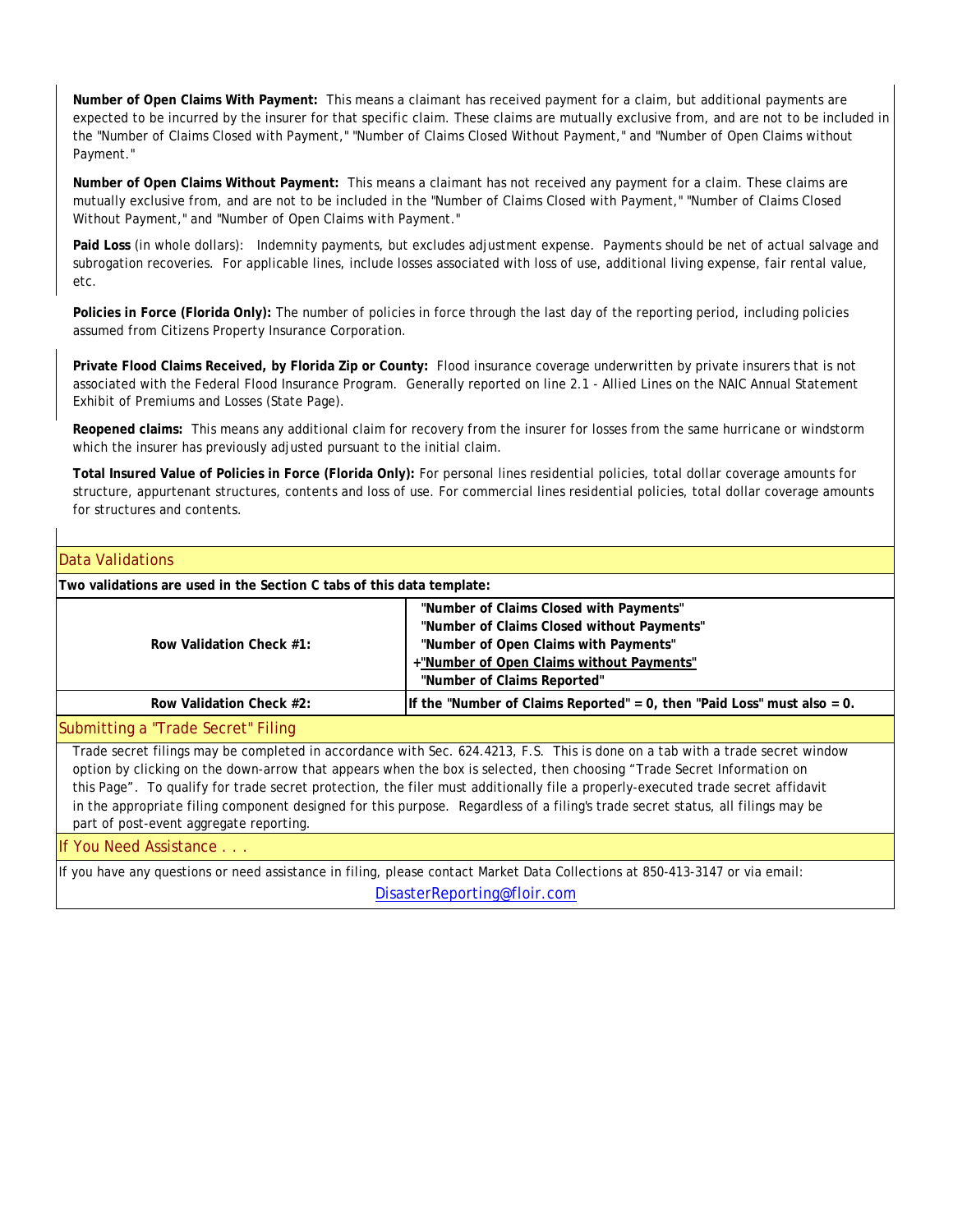| Section C: Homeowners Claims and Payments by Zip Code or County of Occurrence<br>Please enter your claims data in appropriate rows below.<br><b>STORM EVENT NAME</b> |                                  |                                 |                                                 |                                                       |                                                   |                                                         |                                    |                            |                       |                                |  |  |
|----------------------------------------------------------------------------------------------------------------------------------------------------------------------|----------------------------------|---------------------------------|-------------------------------------------------|-------------------------------------------------------|---------------------------------------------------|---------------------------------------------------------|------------------------------------|----------------------------|-----------------------|--------------------------------|--|--|
| County of<br>Occurrence                                                                                                                                              | <b>Zip Code of</b><br>Occurrence | Number of<br>Claims<br>Reported | Number of<br><b>Open Claims</b><br>with Payment | Number of<br><b>Open Claims</b><br>without<br>Payment | Number of<br><b>Claims Closed</b><br>with Payment | Number of<br><b>Claims Closed</b><br>without<br>Payment | Paid Loss<br>(in Whole<br>Dollars) | Validation<br>Checks       | <b>Error Messages</b> | TRADE SECRET?<br>As Set        |  |  |
| <b>ALACHUA</b>                                                                                                                                                       | <b>Zip Code</b><br>Unknown       |                                 |                                                 |                                                       |                                                   |                                                         |                                    | <b>TRUE</b>                |                       | No                             |  |  |
| <b>ALACHUA</b><br><b>ALACHUA</b>                                                                                                                                     | 32601<br>32602                   |                                 |                                                 |                                                       |                                                   |                                                         |                                    | <b>TRUE</b><br><b>TRUE</b> |                       | <b>No</b><br>$_{\rm No}$       |  |  |
| <b>ALACHUA</b>                                                                                                                                                       | 32603<br>32604                   |                                 |                                                 |                                                       |                                                   |                                                         |                                    | TRUE<br>TRUE               |                       | No                             |  |  |
| ALACHUA<br>ALACHUA<br>ALACHUA                                                                                                                                        | 32605                            |                                 |                                                 |                                                       |                                                   |                                                         |                                    | TRUE                       |                       | $_{\rm No}$<br>No              |  |  |
|                                                                                                                                                                      | 32606<br>32607                   |                                 |                                                 |                                                       |                                                   |                                                         |                                    | TRUE<br><b>TRUE</b>        |                       | No<br>No                       |  |  |
| ALACHUA<br>ALACHUA<br>ALACHUA                                                                                                                                        | 32608<br>32609                   |                                 |                                                 |                                                       |                                                   |                                                         |                                    | <b>TRUE</b><br><b>TRUE</b> |                       | $\mathsf{No}$<br>$\mathsf{No}$ |  |  |
| <b>ALACHUA</b><br><b>ALACHUA</b>                                                                                                                                     | 32610<br>32611                   |                                 |                                                 |                                                       |                                                   |                                                         |                                    | <b>TRUE</b><br><b>TRUE</b> |                       | No<br>No                       |  |  |
| <b>ALACHUA</b><br><b>ALACHUA</b>                                                                                                                                     | 32612<br>32614                   |                                 |                                                 |                                                       |                                                   |                                                         |                                    | <b>TRUE</b><br><b>TRUE</b> |                       | No<br><b>No</b>                |  |  |
| <b>ALACHUA</b><br><b>ALACHUA</b>                                                                                                                                     | 32615<br>32616                   |                                 |                                                 |                                                       |                                                   |                                                         |                                    | <b>TRUE</b><br>TRUE        |                       | No<br>$_{\sf No}$              |  |  |
| <b>ALACHUA</b><br><b>ALACHUA</b>                                                                                                                                     | 32618<br>32627                   |                                 |                                                 |                                                       |                                                   |                                                         |                                    | TRUE<br>TRUE               |                       | $_{\sf No}$<br>$_{\sf No}$     |  |  |
| <b>ALACHUA</b>                                                                                                                                                       | 32631                            |                                 |                                                 |                                                       |                                                   |                                                         |                                    | <b>TRUE</b>                |                       | No                             |  |  |
| <b>ALACHUA</b><br><b>ALACHUA</b>                                                                                                                                     | 32633<br>32635                   |                                 |                                                 |                                                       |                                                   |                                                         |                                    | <b>TRUE</b><br><b>TRUE</b> |                       | $\mathsf{No}$<br>$\mathsf{No}$ |  |  |
| <b>ALACHUA</b><br><b>ALACHUA</b>                                                                                                                                     | 32640<br>32641                   |                                 |                                                 |                                                       |                                                   |                                                         |                                    | <b>TRUE</b><br><b>TRUE</b> |                       | $\mathsf{No}$<br>$\mathsf{No}$ |  |  |
| <b>ALACHUA</b><br><b>ALACHUA</b>                                                                                                                                     | 32643<br>32653                   |                                 |                                                 |                                                       |                                                   |                                                         |                                    | <b>TRUE</b><br>TRUE        |                       | $\mathsf{No}$<br>No            |  |  |
| <b>ALACHUA</b><br><b>ALACHUA</b>                                                                                                                                     | 32654<br>32655                   |                                 |                                                 |                                                       |                                                   |                                                         |                                    | <b>TRUE</b><br><b>TRUE</b> |                       | No<br>No                       |  |  |
| <b>ALACHUA</b><br><b>ALACHUA</b>                                                                                                                                     | 32658<br>32662                   |                                 |                                                 |                                                       |                                                   |                                                         |                                    | <b>TRUE</b><br>TRUE        |                       | <b>No</b><br>No                |  |  |
| <b>ALACHUA</b><br><b>ALACHUA</b>                                                                                                                                     | 32667<br>32669                   |                                 |                                                 |                                                       |                                                   |                                                         |                                    | TRUE<br><b>TRUE</b>        |                       | No<br>No                       |  |  |
| <b>ALACHUA</b>                                                                                                                                                       | 32694                            |                                 |                                                 |                                                       |                                                   |                                                         |                                    | <b>TRUE</b>                |                       | No                             |  |  |
| <b>BAKER</b>                                                                                                                                                         | Zip Code<br>Unknown              |                                 |                                                 |                                                       |                                                   |                                                         |                                    | <b>TRUE</b>                |                       | $_{\sf No}$                    |  |  |
| <b>BAKER</b><br><b>BAKER</b>                                                                                                                                         | 32040<br>32063                   |                                 |                                                 |                                                       |                                                   |                                                         |                                    | <b>TRUE</b><br><b>TRUE</b> |                       | No<br>No                       |  |  |
| <b>BAKER</b><br><b>BAKER</b>                                                                                                                                         | 32072<br>32087                   |                                 |                                                 |                                                       |                                                   |                                                         |                                    | <b>TRUE</b><br><b>TRUE</b> |                       | <b>No</b><br>No                |  |  |
| BAY                                                                                                                                                                  | Zip Code<br>Unknown              |                                 |                                                 |                                                       |                                                   |                                                         |                                    | <b>TRUE</b>                |                       | $_{\rm No}$                    |  |  |
| <b>BAY</b><br><b>BAY</b>                                                                                                                                             | 32401<br>32402                   |                                 |                                                 |                                                       |                                                   |                                                         |                                    | <b>TRUE</b><br><b>TRUE</b> |                       | $\mathsf{No}$<br>$\mathsf{No}$ |  |  |
| <b>BAY</b><br><b>BAY</b>                                                                                                                                             | 32403<br>32404                   |                                 |                                                 |                                                       |                                                   |                                                         |                                    | <b>TRUE</b><br><b>TRUE</b> |                       | $\mathsf{No}$<br>$\mathsf{No}$ |  |  |
| <b>BAY</b>                                                                                                                                                           | 32405                            |                                 |                                                 |                                                       |                                                   |                                                         |                                    | TRUE                       |                       | No                             |  |  |
| <b>BAY</b><br><b>BAY</b>                                                                                                                                             | 32406<br>32407                   |                                 |                                                 |                                                       |                                                   |                                                         |                                    | <b>TRUE</b><br><b>TRUE</b> |                       | No<br>No                       |  |  |
| <b>BAY</b><br><b>BAY</b>                                                                                                                                             | 32408<br>32409                   |                                 |                                                 |                                                       |                                                   |                                                         |                                    | <b>TRUE</b><br><b>TRUE</b> |                       | <b>No</b><br>No                |  |  |
| <b>BAY</b><br><b>BAY</b>                                                                                                                                             | 32410<br>32411                   |                                 |                                                 |                                                       |                                                   |                                                         |                                    | <b>TRUE</b><br><b>TRUE</b> |                       | No<br>No                       |  |  |
| <b>BAY</b><br><b>BAY</b>                                                                                                                                             | 32412<br>32413                   |                                 |                                                 |                                                       |                                                   |                                                         |                                    | TRUE<br><b>TRUE</b>        |                       | No<br>No                       |  |  |
| BAY<br>BAY<br>BAY<br>BAY                                                                                                                                             | 32417<br>32438                   |                                 |                                                 |                                                       |                                                   |                                                         |                                    | <b>TRUE</b><br><b>TRUE</b> |                       | No<br>No                       |  |  |
| <b>BAY</b>                                                                                                                                                           | 32444<br>32466                   |                                 |                                                 |                                                       |                                                   |                                                         |                                    | <b>TRUE</b><br><b>TRUE</b> |                       | <b>No</b><br>No                |  |  |
| <b>BRADFORD</b>                                                                                                                                                      | Zip Code                         |                                 |                                                 |                                                       |                                                   |                                                         |                                    | <b>TRUE</b>                |                       | No                             |  |  |
| <b>BRADFORD</b>                                                                                                                                                      | <b>Unknown</b><br>32042          |                                 |                                                 |                                                       |                                                   |                                                         |                                    | <b>TRUE</b>                |                       | $\mathsf{No}$                  |  |  |
| <b>BRADFORD</b><br><b>BRADFORD</b>                                                                                                                                   | 32044<br>32058                   |                                 |                                                 |                                                       |                                                   |                                                         |                                    | <b>TRUE</b><br><b>TRUE</b> |                       | $\mathsf{No}$<br><b>No</b>     |  |  |
| <b>BRADFORD</b><br><b>BRADFORD</b>                                                                                                                                   | 32091<br>32622                   |                                 |                                                 |                                                       |                                                   |                                                         |                                    | <b>TRUE</b><br>TRUE        |                       | No<br>No                       |  |  |
| <b>BREVARD</b>                                                                                                                                                       | Zip Code<br><b>Unknown</b>       |                                 |                                                 |                                                       |                                                   |                                                         |                                    | <b>TRUE</b>                |                       | No                             |  |  |
| <b>BREVARD</b><br><b>BREVARD</b>                                                                                                                                     | 32754<br>32775                   |                                 |                                                 |                                                       |                                                   |                                                         |                                    | <b>TRUE</b><br><b>TRUE</b> |                       | No<br>No                       |  |  |
| <b>BREVARD</b><br><b>BREVARD</b>                                                                                                                                     | 32780<br>32781                   |                                 |                                                 |                                                       |                                                   |                                                         |                                    | <b>TRUE</b><br><b>TRUE</b> |                       | No<br>No                       |  |  |
| <b>BREVARD</b>                                                                                                                                                       | 32783<br>32796                   |                                 |                                                 |                                                       |                                                   |                                                         |                                    | <b>TRUE</b><br><b>TRUE</b> |                       | $\mathsf{No}$                  |  |  |
| <b>BREVARD</b><br><b>BREVARD</b>                                                                                                                                     | 32815                            |                                 |                                                 |                                                       |                                                   |                                                         |                                    | <b>TRUE</b>                |                       | $\mathsf{No}$<br>$\mathsf{No}$ |  |  |
| <b>BREVARD</b><br><b>BREVARD</b>                                                                                                                                     | 32899<br>32901                   |                                 |                                                 |                                                       |                                                   |                                                         |                                    | <b>TRUE</b><br><b>TRUE</b> |                       | $\mathsf{No}$<br>$\mathsf{No}$ |  |  |
| <b>BREVARD</b><br><b>BREVARD</b>                                                                                                                                     | 32902<br>32903                   |                                 |                                                 |                                                       |                                                   |                                                         |                                    | <b>TRUE</b><br><b>TRUE</b> |                       | No<br>No                       |  |  |
| <b>BREVARD</b><br><b>BREVARD</b>                                                                                                                                     | 32904<br>32905                   |                                 |                                                 |                                                       |                                                   |                                                         |                                    | <b>TRUE</b><br><b>TRUE</b> |                       | No<br><b>No</b>                |  |  |
| <b>BREVARD</b><br><b>BREVARD</b>                                                                                                                                     | 32906<br>32907                   |                                 |                                                 |                                                       |                                                   |                                                         |                                    | <b>TRUE</b><br><b>TRUE</b> |                       | No<br>No                       |  |  |
| <b>BREVARD</b>                                                                                                                                                       | 32908                            |                                 |                                                 |                                                       |                                                   |                                                         |                                    | <b>TRUE</b>                |                       | $_{\rm No}$                    |  |  |
| <b>BREVARD</b><br><b>BREVARD</b>                                                                                                                                     | 32909<br>32910                   |                                 |                                                 |                                                       |                                                   |                                                         |                                    | <b>TRUE</b><br><b>TRUE</b> |                       | No<br>$\mathsf{No}$            |  |  |
| <b>BREVARD</b><br><b>BREVARD</b>                                                                                                                                     | 32911<br>32912                   |                                 |                                                 |                                                       |                                                   |                                                         |                                    | <b>TRUE</b><br><b>TRUE</b> |                       | $_{\rm No}$<br>$\mathsf{No}$   |  |  |
| <b>BREVARD</b><br><b>BREVARD</b>                                                                                                                                     | 32919<br>32920                   |                                 |                                                 |                                                       |                                                   |                                                         |                                    | <b>TRUE</b><br><b>TRUE</b> |                       | $\mathsf{No}$<br>$\mathsf{No}$ |  |  |
| <b>BREVARD</b><br><b>BREVARD</b>                                                                                                                                     | 32922<br>32923                   |                                 |                                                 |                                                       |                                                   |                                                         |                                    | <b>TRUE</b><br><b>TRUE</b> |                       | <b>No</b><br>No                |  |  |
| <b>BREVARD</b>                                                                                                                                                       | 32924<br>32925                   |                                 |                                                 |                                                       |                                                   |                                                         |                                    | <b>TRUE</b>                |                       | <b>No</b>                      |  |  |
| <b>BREVARD</b><br><b>BREVARD</b>                                                                                                                                     | 32926                            |                                 |                                                 |                                                       |                                                   |                                                         |                                    | <b>TRUE</b><br><b>TRUE</b> |                       | No<br>No                       |  |  |
| <b>BREVARD</b><br><b>BREVARD</b>                                                                                                                                     | 32927<br>32931                   |                                 |                                                 |                                                       |                                                   |                                                         |                                    | <b>TRUE</b><br><b>TRUE</b> |                       | $\mathsf{No}$<br>$\mathsf{No}$ |  |  |
| <b>BREVARD</b><br><b>BREVARD</b>                                                                                                                                     | 32932<br>32934                   |                                 |                                                 |                                                       |                                                   |                                                         |                                    | <b>TRUE</b><br><b>TRUE</b> |                       | No<br>$\mathsf{No}$            |  |  |
| <b>BREVARD</b><br><b>BREVARD</b>                                                                                                                                     | 32935<br>32936                   |                                 |                                                 |                                                       |                                                   |                                                         |                                    | <b>TRUE</b><br><b>TRUE</b> |                       | $\mathsf{No}$<br>$\mathsf{No}$ |  |  |
| <b>BREVARD</b><br><b>BREVARD</b>                                                                                                                                     | 32937<br>32940                   |                                 |                                                 |                                                       |                                                   |                                                         |                                    | <b>TRUE</b><br><b>TRUE</b> |                       | No<br>No                       |  |  |
| <b>BREVARD</b>                                                                                                                                                       | 32941<br>32949                   |                                 |                                                 |                                                       |                                                   |                                                         |                                    | <b>TRUE</b><br><b>TRUE</b> |                       | No<br>No                       |  |  |
| <b>BREVARD</b><br><b>BREVARD</b>                                                                                                                                     | 32950                            |                                 |                                                 |                                                       |                                                   |                                                         |                                    | <b>TRUE</b>                |                       | <b>No</b>                      |  |  |
| <b>BREVARD</b><br><b>BREVARD</b>                                                                                                                                     | 32951<br>32952                   |                                 |                                                 |                                                       |                                                   |                                                         |                                    | <b>TRUE</b><br><b>TRUE</b> |                       | $_{\rm No}$<br>No              |  |  |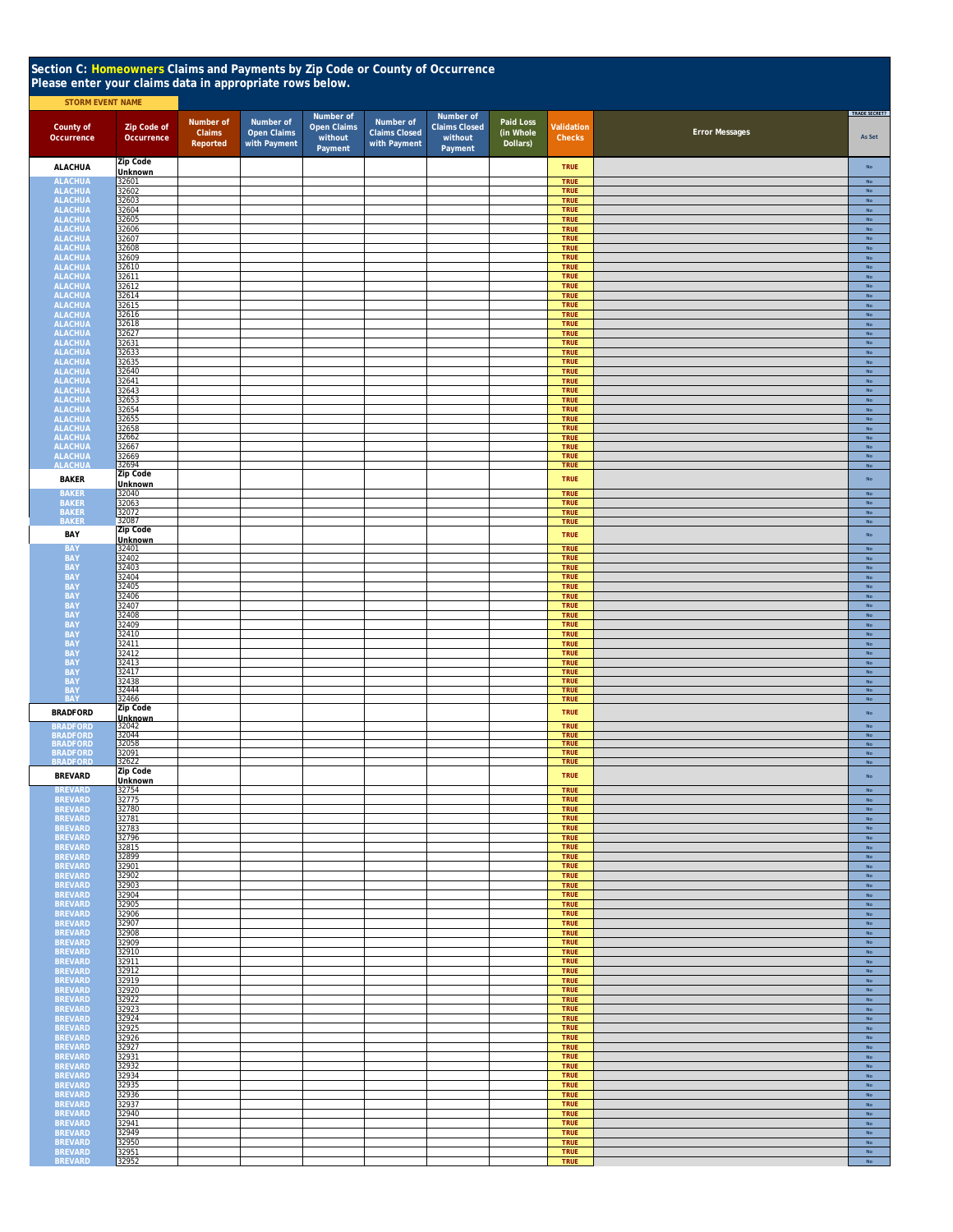## **Section C: Dwelling Claims and Payments by Zip Code or County of Occurrence Please enter your claims data in appropriate rows below.**

| <b>STORM EVENT NAME</b>                |                                  |                                 |                                                 |                                                       |                                                   |                                                         |                                    |                             |                       |                                |
|----------------------------------------|----------------------------------|---------------------------------|-------------------------------------------------|-------------------------------------------------------|---------------------------------------------------|---------------------------------------------------------|------------------------------------|-----------------------------|-----------------------|--------------------------------|
| County of<br>Occurrence                | <b>Zip Code of</b><br>Occurrence | Number of<br>Claims<br>Reported | Number of<br><b>Open Claims</b><br>with Payment | Number of<br><b>Open Claims</b><br>without<br>Payment | Number of<br><b>Claims Closed</b><br>with Payment | Number of<br><b>Claims Closed</b><br>without<br>Payment | Paid Loss<br>(in Whole<br>Dollars) | Validation<br><b>Checks</b> | <b>Error Messages</b> | TRADE SECRET?<br>As Set        |
| <b>ALACHUA</b>                         | Zip Code<br>Unknown              |                                 |                                                 |                                                       |                                                   |                                                         |                                    | <b>TRUE</b>                 |                       | $\mathsf{No}$                  |
|                                        | 32601                            |                                 |                                                 |                                                       |                                                   |                                                         |                                    | TRUE                        |                       | No                             |
| ALACHUA<br>ALACHUA<br>ALACHUA          | 32602<br>32603                   |                                 |                                                 |                                                       |                                                   |                                                         |                                    | <b>TRUE</b><br><b>TRUE</b>  |                       | $_{\rm No}$<br>$_{\rm No}$     |
| <b>ALACHUA</b>                         | 32604                            |                                 |                                                 |                                                       |                                                   |                                                         |                                    | <b>TRUE</b><br><b>TRUE</b>  |                       | ${\sf No}$                     |
| <b>ALACHUA</b><br><b>ALACHUA</b>       | 32605<br>32606                   |                                 |                                                 |                                                       |                                                   |                                                         |                                    | <b>TRUE</b>                 |                       | ${\sf No}$<br>${\sf No}$       |
| <b>ALACHUA</b><br><b>ALACHUA</b>       | 32607<br>32608                   |                                 |                                                 |                                                       |                                                   |                                                         |                                    | <b>TRUE</b><br><b>TRUE</b>  |                       | $\mathsf{No}$<br>$\mathsf{No}$ |
| <b>ALACHUA</b>                         | 32609                            |                                 |                                                 |                                                       |                                                   |                                                         |                                    | TRUE                        |                       | $_{\sf No}$                    |
| <b>ALACHUA</b><br><b>ALACHUA</b>       | 32610<br>32611                   |                                 |                                                 |                                                       |                                                   |                                                         |                                    | <b>TRUE</b><br>TRUE         |                       | No<br>${\sf No}$               |
| <b>ALACHUA</b><br><b>ALACHUA</b>       | 32612<br>32614                   |                                 |                                                 |                                                       |                                                   |                                                         |                                    | TRUE<br><b>TRUE</b>         |                       | $\mathsf{No}$<br>$\mathsf{No}$ |
| <b>ALACHUA</b>                         | 32615                            |                                 |                                                 |                                                       |                                                   |                                                         |                                    | <b>TRUE</b>                 |                       | $\mathsf{No}$                  |
| <b>ALACHUA</b><br><b>ALACHUA</b>       | 32616<br>32618                   |                                 |                                                 |                                                       |                                                   |                                                         |                                    | <b>TRUE</b><br><b>TRUE</b>  |                       | $\mathsf{No}$<br>$\mathsf{No}$ |
| <b>ALACHUA</b><br><b>ALACHUA</b>       | 32627<br>32631                   |                                 |                                                 |                                                       |                                                   |                                                         |                                    | <b>TRUE</b><br><b>TRUE</b>  |                       | $\mathsf{No}$<br>No            |
| <b>ALACHUA</b>                         | 32633                            |                                 |                                                 |                                                       |                                                   |                                                         |                                    | <b>TRUE</b>                 |                       | No                             |
| <b>ALACHUA</b><br><b>ALACHUA</b>       | 32635<br>32640                   |                                 |                                                 |                                                       |                                                   |                                                         |                                    | <b>TRUE</b><br><b>TRUE</b>  |                       | No<br><b>No</b>                |
| <b>ALACHUA</b><br><b>ALACHUA</b>       | 32641<br>32643                   |                                 |                                                 |                                                       |                                                   |                                                         |                                    | <b>TRUE</b><br>TRUE         |                       | No<br>No                       |
| <b>ALACHUA</b>                         | 32653                            |                                 |                                                 |                                                       |                                                   |                                                         |                                    | <b>TRUE</b>                 |                       | No                             |
| <b>ALACHUA</b><br><b>ALACHUA</b>       | 32654<br>32655                   |                                 |                                                 |                                                       |                                                   |                                                         |                                    | TRUE<br>TRUE                |                       | No<br>No                       |
| <b>ALACHUA</b><br><b>ALACHUA</b>       | 32658<br>32662                   |                                 |                                                 |                                                       |                                                   |                                                         |                                    | <b>TRUE</b><br><b>TRUE</b>  |                       | No<br>No                       |
| <b>ALACHUA</b>                         | 32667                            |                                 |                                                 |                                                       |                                                   |                                                         |                                    | TRUE                        |                       | No                             |
| <b>ALACHUA</b><br><b>ALACHUA</b>       | 32669<br>32694                   |                                 |                                                 |                                                       |                                                   |                                                         |                                    | TRUE<br>TRUE                |                       | No<br>No                       |
| <b>BAKER</b>                           | <b>Zip Code</b><br>Unknown       |                                 |                                                 |                                                       |                                                   |                                                         |                                    | <b>TRUE</b>                 |                       | <b>No</b>                      |
| <b>BAKER</b>                           | 32040<br>32063                   |                                 |                                                 |                                                       |                                                   |                                                         |                                    | TRUE<br>TRUE                |                       | $_{\rm No}$<br>$_{\rm No}$     |
| BAKER<br>BAKER<br>BAKER                | 32072                            |                                 |                                                 |                                                       |                                                   |                                                         |                                    | TRUE                        |                       | $_{\rm No}$                    |
| BAY                                    | 32087<br><b>Zip Code</b>         |                                 |                                                 |                                                       |                                                   |                                                         |                                    | <b>TRUE</b><br><b>TRUE</b>  |                       | No<br><b>No</b>                |
| <b>BAY</b>                             | <b>Unknown</b><br>32401          |                                 |                                                 |                                                       |                                                   |                                                         |                                    | <b>TRUE</b>                 |                       | No                             |
| <b>BAY</b>                             | 32402                            |                                 |                                                 |                                                       |                                                   |                                                         |                                    | <b>TRUE</b>                 |                       | <b>No</b>                      |
| <b>BAY</b><br><b>BAY</b>               | 32403<br>32404                   |                                 |                                                 |                                                       |                                                   |                                                         |                                    | <b>TRUE</b><br><b>TRUE</b>  |                       | $\mathsf{No}$<br>No            |
| <b>BAY</b><br><b>BAY</b>               | 32405<br>32406                   |                                 |                                                 |                                                       |                                                   |                                                         |                                    | TRUE<br>TRUE                |                       | No<br>No                       |
| <b>BAY</b>                             | 32407                            |                                 |                                                 |                                                       |                                                   |                                                         |                                    | TRUE                        |                       | No                             |
| <b>BAY</b><br><b>BAY</b>               | 32408<br>32409                   |                                 |                                                 |                                                       |                                                   |                                                         |                                    | <b>TRUE</b><br><b>TRUE</b>  |                       | No<br>$_{\rm No}$              |
| <b>BAY</b><br><b>BAY</b>               | 32410<br>32411                   |                                 |                                                 |                                                       |                                                   |                                                         |                                    | <b>TRUE</b><br><b>TRUE</b>  |                       | $_{\rm No}$<br>$\mathsf{No}$   |
| <b>BAY</b>                             | 32412<br>32413                   |                                 |                                                 |                                                       |                                                   |                                                         |                                    | <b>TRUE</b><br><b>TRUE</b>  |                       | <b>No</b><br>No                |
| <b>BAY</b><br><b>BAY</b>               | 32417                            |                                 |                                                 |                                                       |                                                   |                                                         |                                    | <b>TRUE</b>                 |                       | ${\sf No}$                     |
| <b>BAY</b><br><b>BAY</b><br><b>BAY</b> | 32438<br>32444                   |                                 |                                                 |                                                       |                                                   |                                                         |                                    | <b>TRUE</b><br><b>TRUE</b>  |                       | ${\sf No}$<br>No               |
|                                        | 32466<br>Zip Code                |                                 |                                                 |                                                       |                                                   |                                                         |                                    | TRUE                        |                       | No                             |
| <b>BRADFORD</b><br><b>BRADFORD</b>     | Unknown<br>32042                 |                                 |                                                 |                                                       |                                                   |                                                         |                                    | TRUE<br><b>TRUE</b>         |                       | $_{\rm No}$<br>$\mathsf{No}$   |
| <b>BRADFORD</b><br><b>BRADFORD</b>     | 32044                            |                                 |                                                 |                                                       |                                                   |                                                         |                                    | <b>TRUE</b><br><b>TRUE</b>  |                       | <b>No</b><br>${\sf No}$        |
| <b>BRADFORD</b>                        | 32091                            |                                 |                                                 |                                                       |                                                   |                                                         |                                    | <b>TRUE</b>                 |                       | $\mathsf{No}$                  |
| <b>BRADFORD</b><br><b>BREVARD</b>      | 32622<br><b>Zip Code</b>         |                                 |                                                 |                                                       |                                                   |                                                         |                                    | <b>TRUE</b>                 |                       | No<br>$\mathsf{No}$            |
| <b>BREVAR</b>                          | Unknown<br>32754                 |                                 |                                                 |                                                       |                                                   |                                                         |                                    | <b>TRUE</b><br><b>TRUE</b>  |                       | No                             |
| <b>BREVARD</b>                         | 32775                            |                                 |                                                 |                                                       |                                                   |                                                         |                                    | <b>TRUE</b>                 |                       | $\mathsf{No}$                  |
| <b>BREVARD</b><br><b>BREVARD</b>       | 32780<br>32781                   |                                 |                                                 |                                                       |                                                   |                                                         |                                    | <b>TRUE</b><br><b>TRUE</b>  |                       | $\mathsf{No}$<br><b>No</b>     |
| <b>BREVARD</b><br><b>BREVARD</b>       | 32783<br>32796                   |                                 |                                                 |                                                       |                                                   |                                                         |                                    | <b>TRUE</b><br><b>TRUE</b>  |                       | <b>No</b><br>No                |
| <b>BREVARD</b>                         | 32815                            |                                 |                                                 |                                                       |                                                   |                                                         |                                    | <b>TRUE</b>                 |                       | <b>No</b>                      |
| <b>BREVARD</b><br><b>BREVARD</b>       | 32899<br>32901                   |                                 |                                                 |                                                       |                                                   |                                                         |                                    | <b>TRUE</b><br><b>TRUE</b>  |                       | $_{\rm No}$<br>No              |
| <b>BREVARD</b><br><b>BREVARD</b>       | 32902<br>32903                   |                                 |                                                 |                                                       |                                                   |                                                         |                                    | <b>TRUE</b><br><b>TRUE</b>  |                       | No<br>$_{\sf No}$              |
| <b>BREVARD</b>                         | 32904                            |                                 |                                                 |                                                       |                                                   |                                                         |                                    | <b>TRUE</b>                 |                       | $_{\rm No}$                    |
| <b>BREVARD</b><br><b>BREVARD</b>       | 32905<br>32906                   |                                 |                                                 |                                                       |                                                   |                                                         |                                    | <b>TRUE</b><br><b>TRUE</b>  |                       | $_{\rm No}$<br>${\sf No}$      |
| <b>BREVARD</b><br><b>BREVARD</b>       | 32907<br>32908                   |                                 |                                                 |                                                       |                                                   |                                                         |                                    | <b>TRUE</b><br><b>TRUE</b>  |                       | $\mathsf{No}$<br>$\mathsf{No}$ |
| <b>BREVARD</b>                         | 32909<br>32910                   |                                 |                                                 |                                                       |                                                   |                                                         |                                    | <b>TRUE</b><br><b>TRUE</b>  |                       | No<br>No                       |
| <b>BREVARD</b><br><b>BREVARD</b>       | 32911                            |                                 |                                                 |                                                       |                                                   |                                                         |                                    | <b>TRUE</b>                 |                       | <b>No</b>                      |
| <b>BREVARD</b><br><b>BREVARD</b>       | 32912<br>32919                   |                                 |                                                 |                                                       |                                                   |                                                         |                                    | <b>TRUE</b><br><b>TRUE</b>  |                       | $\mathsf{No}$<br>${\sf No}$    |
| <b>BREVARD</b>                         | 32920<br>32922                   |                                 |                                                 |                                                       |                                                   |                                                         |                                    | <b>TRUE</b><br><b>TRUE</b>  |                       | No                             |
| <b>BREVARD</b><br><b>BREVARD</b>       | 32923                            |                                 |                                                 |                                                       |                                                   |                                                         |                                    | <b>TRUE</b>                 |                       | $\mathsf{No}$<br>$\mathsf{No}$ |
| <b>BREVARD</b><br><b>BREVARD</b>       | 32924<br>32925                   |                                 |                                                 |                                                       |                                                   |                                                         |                                    | <b>TRUE</b><br><b>TRUE</b>  |                       | $\mathsf{No}$<br>$\mathsf{No}$ |
| <b>BREVARD</b><br><b>BREVARD</b>       | 32926<br>32927                   |                                 |                                                 |                                                       |                                                   |                                                         |                                    | <b>TRUE</b><br><b>TRUE</b>  |                       | $\mathsf{No}$<br><b>No</b>     |
| <b>BREVARD</b>                         | 32931                            |                                 |                                                 |                                                       |                                                   |                                                         |                                    | <b>TRUE</b>                 |                       | No                             |
| <b>BREVARD</b><br><b>BREVARD</b>       | 32932<br>32934                   |                                 |                                                 |                                                       |                                                   |                                                         |                                    | <b>TRUE</b><br><b>TRUE</b>  |                       | No<br><b>No</b>                |
| <b>BREVARD</b><br><b>BREVARD</b>       | 32935<br>32936                   |                                 |                                                 |                                                       |                                                   |                                                         |                                    | TRUE<br>TRUE                |                       | $\mathsf{No}$<br>$\mathsf{No}$ |
| <b>BREVARD</b>                         | 32937                            |                                 |                                                 |                                                       |                                                   |                                                         |                                    | TRUE                        |                       | No                             |
| <b>BREVARD</b><br><b>BREVARD</b>       | 32940<br>32941                   |                                 |                                                 |                                                       |                                                   |                                                         |                                    | TRUE<br>TRUE                |                       | No<br>$_{\rm No}$              |
| <b>BREVARD</b><br><b>BREVARD</b>       | 32949<br>32950                   |                                 |                                                 |                                                       |                                                   |                                                         |                                    | TRUE<br><b>TRUE</b>         |                       | $_{\rm No}$<br>$_{\rm No}$     |
| BREVARD<br>BREVARD                     | 32951<br>32952                   |                                 |                                                 |                                                       |                                                   |                                                         |                                    | <b>TRUE</b><br><b>TRUE</b>  |                       | ${\sf No}$<br>No               |
|                                        |                                  |                                 |                                                 |                                                       |                                                   |                                                         |                                    |                             |                       |                                |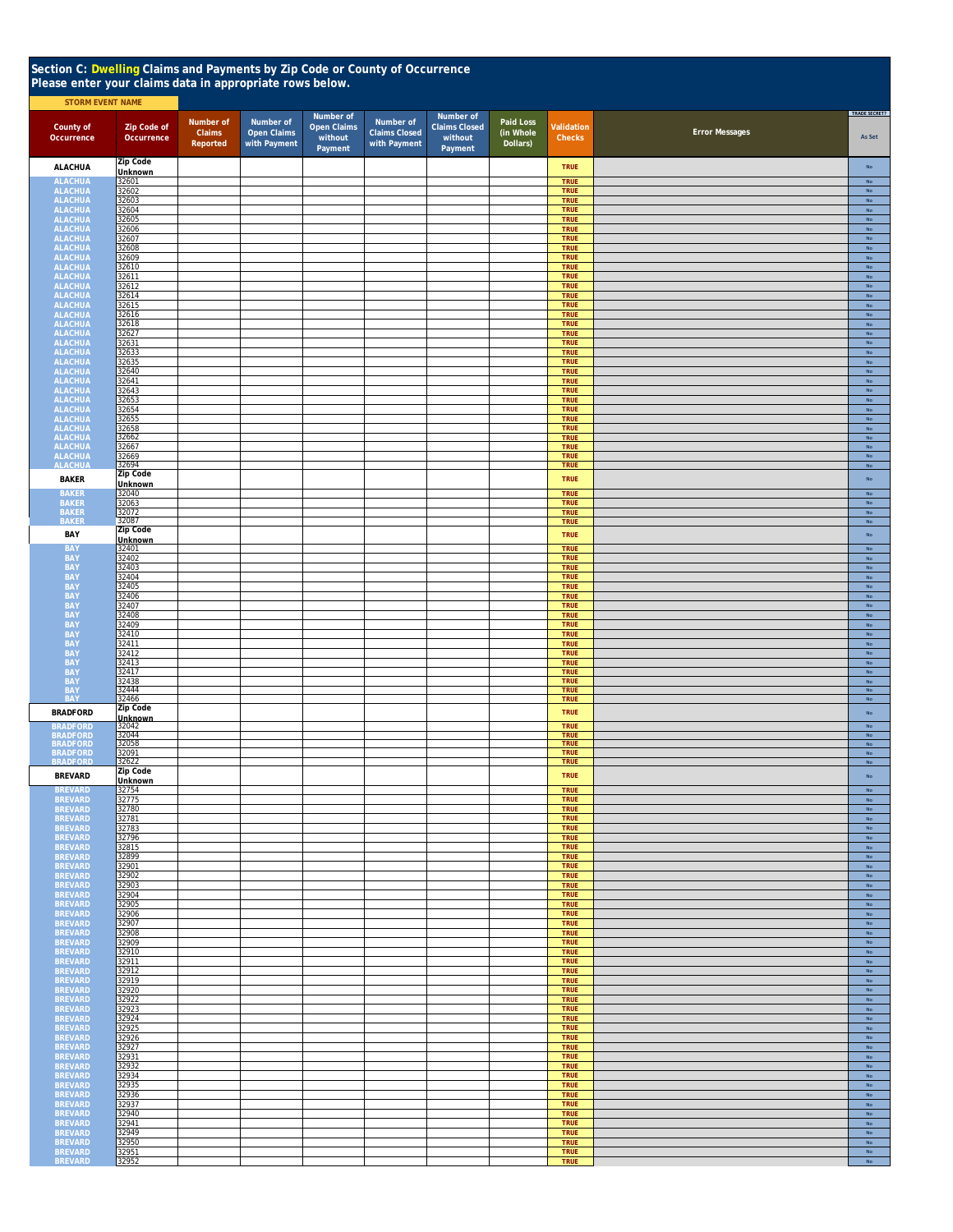| Section C: Mobile Homeowners Claims and Payments by Zip Code or County of Occurrence<br>Please enter your claims data in appropriate rows below. |                            |                                 |                                                 |                                                       |                                                   |                                                         |                                    |                            |                       |                                |  |  |
|--------------------------------------------------------------------------------------------------------------------------------------------------|----------------------------|---------------------------------|-------------------------------------------------|-------------------------------------------------------|---------------------------------------------------|---------------------------------------------------------|------------------------------------|----------------------------|-----------------------|--------------------------------|--|--|
| <b>STORM EVENT NAME</b>                                                                                                                          |                            |                                 |                                                 |                                                       |                                                   |                                                         |                                    |                            |                       |                                |  |  |
| County of<br>Occurrence                                                                                                                          | Zip Code of<br>Occurrence  | Number of<br>Claims<br>Reported | Number of<br><b>Open Claims</b><br>with Payment | Number of<br><b>Open Claims</b><br>without<br>Payment | Number of<br><b>Claims Closed</b><br>with Payment | Number of<br><b>Claims Closed</b><br>without<br>Payment | Paid Loss<br>(in Whole<br>Dollars) | Validation<br>Checks       | <b>Error Messages</b> | TRADE SECRET?<br>As Set        |  |  |
| <b>ALACHUA</b>                                                                                                                                   | Zip Code                   |                                 |                                                 |                                                       |                                                   |                                                         |                                    | <b>TRUE</b>                |                       | $\mathsf{No}$                  |  |  |
| <b>ALACHUA</b>                                                                                                                                   | <b>Unknown</b><br>32601    |                                 |                                                 |                                                       |                                                   |                                                         |                                    | <b>TRUE</b>                |                       | $\mathsf{No}$                  |  |  |
| <b>ALACHUA</b><br>ALACHUA                                                                                                                        | 32602<br>32603             |                                 |                                                 |                                                       |                                                   |                                                         |                                    | <b>TRUE</b><br><b>TRUE</b> |                       | $_{\rm No}$<br>$\mathsf{No}$   |  |  |
| <b>ALACHUA</b>                                                                                                                                   | 32604                      |                                 |                                                 |                                                       |                                                   |                                                         |                                    | <b>TRUE</b>                |                       | No                             |  |  |
| <b>ALACHUA</b><br><b>ALACHUA</b>                                                                                                                 | 32605<br>32606             |                                 |                                                 |                                                       |                                                   |                                                         |                                    | <b>TRUE</b><br><b>TRUE</b> |                       | $_{\rm No}$<br>$_{\rm No}$     |  |  |
| <b>ALACHUA</b><br><b>ALACHUA</b>                                                                                                                 | 32607<br>32608             |                                 |                                                 |                                                       |                                                   |                                                         |                                    | <b>TRUE</b><br><b>TRUE</b> |                       | No<br>$_{\rm No}$              |  |  |
| <b>ALACHUA</b>                                                                                                                                   | 32609                      |                                 |                                                 |                                                       |                                                   |                                                         |                                    | <b>TRUE</b>                |                       | $\mathsf{No}$                  |  |  |
| <b>ALACHUA</b><br><b>ALACHUA</b>                                                                                                                 | 32610<br>32611             |                                 |                                                 |                                                       |                                                   |                                                         |                                    | <b>TRUE</b><br><b>TRUE</b> |                       | $\mathsf{No}$<br>$\mathsf{No}$ |  |  |
| <b>ALACHUA</b>                                                                                                                                   | 32612                      |                                 |                                                 |                                                       |                                                   |                                                         |                                    | <b>TRUE</b>                |                       | $\mathsf{No}$                  |  |  |
| <b>ALACHUA</b><br><b>ALACHUA</b>                                                                                                                 | 32614<br>32615             |                                 |                                                 |                                                       |                                                   |                                                         |                                    | <b>TRUE</b><br><b>TRUE</b> |                       | No<br>No                       |  |  |
| <b>ALACHUA</b><br><b>ALACHUA</b>                                                                                                                 | 32616<br>32618             |                                 |                                                 |                                                       |                                                   |                                                         |                                    | <b>TRUE</b><br><b>TRUE</b> |                       | $\mathsf{No}$<br>$\mathsf{No}$ |  |  |
| <b>ALACHUA</b>                                                                                                                                   | 32627                      |                                 |                                                 |                                                       |                                                   |                                                         |                                    | <b>TRUE</b>                |                       | $\mathsf{No}$                  |  |  |
| <b>ALACHUA</b><br><b>ALACHUA</b>                                                                                                                 | 32631<br>32633             |                                 |                                                 |                                                       |                                                   |                                                         |                                    | <b>TRUE</b><br><b>TRUE</b> |                       | <b>No</b><br>No                |  |  |
| <b>ALACHUA</b>                                                                                                                                   | 32635<br>32640             |                                 |                                                 |                                                       |                                                   |                                                         |                                    | <b>TRUE</b><br><b>TRUE</b> |                       | No<br>No                       |  |  |
| ALACHUA<br>ALACHUA<br>ALACHUA                                                                                                                    | 32641                      |                                 |                                                 |                                                       |                                                   |                                                         |                                    | TRUE                       |                       | No                             |  |  |
|                                                                                                                                                  | 32643<br>32653             |                                 |                                                 |                                                       |                                                   |                                                         |                                    | <b>TRUE</b><br><b>TRUE</b> |                       | No<br>No                       |  |  |
| ALACHUA<br>ALACHUA<br>ALACHUA<br>ALACHUA<br>ALACHUA<br>ALACHUA<br>ALACHUA<br>ALACHUA                                                             | 32654                      |                                 |                                                 |                                                       |                                                   |                                                         |                                    | <b>TRUE</b>                |                       | $_{\sf No}$                    |  |  |
|                                                                                                                                                  | 32655<br>32658             |                                 |                                                 |                                                       |                                                   |                                                         |                                    | <b>TRUE</b><br><b>TRUE</b> |                       | $_{\sf No}$<br>$_{\rm No}$     |  |  |
|                                                                                                                                                  | 32662<br>32667             |                                 |                                                 |                                                       |                                                   |                                                         |                                    | <b>TRUE</b><br><b>TRUE</b> |                       | No<br>No                       |  |  |
|                                                                                                                                                  | 32669                      |                                 |                                                 |                                                       |                                                   |                                                         |                                    | <b>TRUE</b>                |                       | $_{\sf No}$                    |  |  |
| <b>ALACHUA</b>                                                                                                                                   | 32694<br>Zip Code          |                                 |                                                 |                                                       |                                                   |                                                         |                                    | <b>TRUE</b>                |                       | No                             |  |  |
| <b>BAKER</b><br><b>BAKER</b>                                                                                                                     | Unknown                    |                                 |                                                 |                                                       |                                                   |                                                         |                                    | <b>TRUE</b>                |                       | $_{\rm No}$                    |  |  |
| <b>BAKER</b>                                                                                                                                     | 32040<br>32063             |                                 |                                                 |                                                       |                                                   |                                                         |                                    | <b>TRUE</b><br><b>TRUE</b> |                       | $_{\sf No}$<br>$_{\sf No}$     |  |  |
| <b>BAKER</b><br>BAKER                                                                                                                            | 32072<br>32087             |                                 |                                                 |                                                       |                                                   |                                                         |                                    | <b>TRUE</b><br><b>TRUE</b> |                       | $\mathsf{No}$<br>No            |  |  |
| BAY                                                                                                                                              | <b>Zip Code</b>            |                                 |                                                 |                                                       |                                                   |                                                         |                                    | <b>TRUE</b>                |                       | $_{\rm No}$                    |  |  |
| <b>BAY</b>                                                                                                                                       | <b>Unknown</b><br>32401    |                                 |                                                 |                                                       |                                                   |                                                         |                                    | <b>TRUE</b>                |                       | $\mathsf{No}$                  |  |  |
| <b>BAY</b><br><b>BAY</b>                                                                                                                         | 32402<br>32403             |                                 |                                                 |                                                       |                                                   |                                                         |                                    | TRUE<br>TRUE               |                       | No<br>$_{\sf No}$              |  |  |
| <b>BAY</b>                                                                                                                                       | 32404                      |                                 |                                                 |                                                       |                                                   |                                                         |                                    | <b>TRUE</b>                |                       | No                             |  |  |
| BAY<br><b>BAY</b>                                                                                                                                | 32405<br>32406             |                                 |                                                 |                                                       |                                                   |                                                         |                                    | <b>TRUE</b><br><b>TRUE</b> |                       | No<br>$_{\sf No}$              |  |  |
| <b>BAY</b>                                                                                                                                       | 32407                      |                                 |                                                 |                                                       |                                                   |                                                         |                                    | <b>TRUE</b>                |                       | $_{\sf No}$                    |  |  |
| <b>BAY</b><br><b>BAY</b>                                                                                                                         | 32408<br>32409             |                                 |                                                 |                                                       |                                                   |                                                         |                                    | <b>TRUE</b><br><b>TRUE</b> |                       | $_{\rm No}$<br>No              |  |  |
| <b>BAY</b><br><b>BAY</b>                                                                                                                         | 32410<br>32411             |                                 |                                                 |                                                       |                                                   |                                                         |                                    | <b>TRUE</b><br><b>TRUE</b> |                       | $\mathsf{No}$<br>No            |  |  |
| <b>BAY</b>                                                                                                                                       | 32412                      |                                 |                                                 |                                                       |                                                   |                                                         |                                    | <b>TRUE</b>                |                       | $\mathsf{No}$                  |  |  |
| <b>BAY</b><br><b>BAY</b>                                                                                                                         | 32413<br>32417             |                                 |                                                 |                                                       |                                                   |                                                         |                                    | <b>TRUE</b><br><b>TRUE</b> |                       | $_{\sf No}$<br>$_{\sf No}$     |  |  |
| BAY<br>BAY<br>BAY                                                                                                                                | 32438<br>32444             |                                 |                                                 |                                                       |                                                   |                                                         |                                    | <b>TRUE</b><br><b>TRUE</b> |                       | $_{\rm No}$<br>$\mathsf{No}$   |  |  |
|                                                                                                                                                  | 32466                      |                                 |                                                 |                                                       |                                                   |                                                         |                                    | <b>TRUE</b>                |                       | $_{\sf No}$                    |  |  |
| <b>BRADFORD</b>                                                                                                                                  | Zip Code<br><b>Unknown</b> |                                 |                                                 |                                                       |                                                   |                                                         |                                    | <b>TRUE</b>                |                       | $_{\sf No}$                    |  |  |
| <b>BRADFORD</b><br><b>BRADFORD</b>                                                                                                               | 32042<br>32044             |                                 |                                                 |                                                       |                                                   |                                                         |                                    | <b>TRUE</b><br><b>TRUE</b> |                       | $\mathsf{No}$<br>$_{\rm No}$   |  |  |
| <b>BRADFORD</b>                                                                                                                                  | 32058                      |                                 |                                                 |                                                       |                                                   |                                                         |                                    | <b>TRUE</b>                |                       | No                             |  |  |
| <b>BRADEORD</b><br><b>BRADFORD</b>                                                                                                               | 32091<br>32622             |                                 |                                                 |                                                       |                                                   |                                                         |                                    | <b>TRUE</b><br><b>TRUE</b> |                       | <b>No</b><br>$\mathsf{No}$     |  |  |
| <b>BREVARD</b>                                                                                                                                   | Zip Code<br>Unknown        |                                 |                                                 |                                                       |                                                   |                                                         |                                    | <b>TRUE</b>                |                       | ${\sf No}$                     |  |  |
| <b>BREVARD</b>                                                                                                                                   | 32754                      |                                 |                                                 |                                                       |                                                   |                                                         |                                    | <b>TRUE</b>                |                       | No                             |  |  |
| <b>BREVARD</b><br><b>BREVARD</b>                                                                                                                 | 32775<br>32780             |                                 |                                                 |                                                       |                                                   |                                                         |                                    | <b>TRUE</b><br><b>TRUE</b> |                       | $\mathsf{No}$<br>$\mathsf{No}$ |  |  |
| <b>BREVARD</b>                                                                                                                                   | 32781                      |                                 |                                                 |                                                       |                                                   |                                                         |                                    | <b>TRUE</b>                |                       | <b>No</b>                      |  |  |
| <b>BREVARD</b><br><b>BREVARD</b>                                                                                                                 | 32783<br>32796             |                                 |                                                 |                                                       |                                                   |                                                         |                                    | TRUE<br><b>TRUE</b>        |                       | $\mathsf{No}$<br>No            |  |  |
| <b>BREVARD</b><br><b>BREVARD</b>                                                                                                                 | 32815<br>32899             |                                 |                                                 |                                                       |                                                   |                                                         |                                    | TRUE<br><b>TRUE</b>        |                       | No<br>No                       |  |  |
| <b>BREVARD</b>                                                                                                                                   | 32901                      |                                 |                                                 |                                                       |                                                   |                                                         |                                    | <b>TRUE</b>                |                       | $_{\rm No}$                    |  |  |
| <b>BREVARD</b><br><b>BREVARD</b>                                                                                                                 | 32902<br>32903             |                                 |                                                 |                                                       |                                                   |                                                         |                                    | <b>TRUE</b><br><b>TRUE</b> |                       | $_{\rm No}$<br>${\sf No}$      |  |  |
| <b>BREVARD</b>                                                                                                                                   | 32904                      |                                 |                                                 |                                                       |                                                   |                                                         |                                    | <b>TRUE</b>                |                       | $_{\sf No}$                    |  |  |
| <b>BREVARD</b><br><b>BREVARD</b>                                                                                                                 | 32905<br>32906             |                                 |                                                 |                                                       |                                                   |                                                         |                                    | <b>TRUE</b><br><b>TRUE</b> |                       | $\mathsf{No}$<br><b>No</b>     |  |  |
| <b>BREVARD</b>                                                                                                                                   | 32907<br>32908             |                                 |                                                 |                                                       |                                                   |                                                         |                                    | <b>TRUE</b><br><b>TRUE</b> |                       | <b>No</b><br>No                |  |  |
| <b>BREVARD</b><br><b>BREVARD</b>                                                                                                                 | 32909                      |                                 |                                                 |                                                       |                                                   |                                                         |                                    | TRUE                       |                       | No                             |  |  |
| <b>BREVARD</b><br><b>BREVARD</b>                                                                                                                 | 32910<br>32911             |                                 |                                                 |                                                       |                                                   |                                                         |                                    | <b>TRUE</b><br><b>TRUE</b> |                       | $\mathsf{No}$<br>$\mathsf{No}$ |  |  |
| <b>BREVARD</b>                                                                                                                                   | 32912                      |                                 |                                                 |                                                       |                                                   |                                                         |                                    | <b>TRUE</b>                |                       | $\mathsf{No}$                  |  |  |
| <b>BREVARD</b><br><b>BREVARD</b>                                                                                                                 | 32919<br>32920             |                                 |                                                 |                                                       |                                                   |                                                         |                                    | <b>TRUE</b><br><b>TRUE</b> |                       | $\mathsf{No}$<br>$\mathsf{No}$ |  |  |
| <b>BREVARD</b><br><b>BREVARD</b>                                                                                                                 | 32922<br>32923             |                                 |                                                 |                                                       |                                                   |                                                         |                                    | <b>TRUE</b><br><b>TRUE</b> |                       | $\mathsf{No}$<br>$\mathsf{No}$ |  |  |
| <b>BREVARD</b>                                                                                                                                   | 32924                      |                                 |                                                 |                                                       |                                                   |                                                         |                                    | <b>TRUE</b>                |                       | No                             |  |  |
| <b>BREVARD</b><br><b>BREVARD</b>                                                                                                                 | 32925<br>32926             |                                 |                                                 |                                                       |                                                   |                                                         |                                    | <b>TRUE</b><br><b>TRUE</b> |                       | $\mathsf{No}$<br>$\mathsf{No}$ |  |  |
| <b>BREVARD</b>                                                                                                                                   | 32927                      |                                 |                                                 |                                                       |                                                   |                                                         |                                    | <b>TRUE</b>                |                       | <b>No</b>                      |  |  |
| <b>BREVARD</b><br><b>BREVARD</b>                                                                                                                 | 32931<br>32932             |                                 |                                                 |                                                       |                                                   |                                                         |                                    | <b>TRUE</b><br><b>TRUE</b> |                       | No<br>No                       |  |  |
| <b>BREVARD</b><br><b>BREVARD</b>                                                                                                                 | 32934<br>32935             |                                 |                                                 |                                                       |                                                   |                                                         |                                    | <b>TRUE</b><br>TRUE        |                       | No<br>$_{\sf No}$              |  |  |
| <b>BREVARD</b>                                                                                                                                   | 32936                      |                                 |                                                 |                                                       |                                                   |                                                         |                                    | <b>TRUE</b>                |                       | $\mathsf{No}$                  |  |  |
| <b>BREVARD</b><br><b>BREVARD</b>                                                                                                                 | 32937<br>32940             |                                 |                                                 |                                                       |                                                   |                                                         |                                    | <b>TRUE</b><br><b>TRUE</b> |                       | $_{\rm No}$<br>$\mathsf{No}$   |  |  |
| <b>BREVARD</b>                                                                                                                                   | 32941                      |                                 |                                                 |                                                       |                                                   |                                                         |                                    | <b>TRUE</b>                |                       | $_{\rm No}$                    |  |  |
| <b>BREVARD</b><br><b>BREVARD</b>                                                                                                                 | 32949<br>32950             |                                 |                                                 |                                                       |                                                   |                                                         |                                    | <b>TRUE</b><br><b>TRUE</b> |                       | $_{\rm No}$<br>No              |  |  |
| <b>BREVARD</b><br><b>BREVARD</b>                                                                                                                 | 32951<br>32952             |                                 |                                                 |                                                       |                                                   |                                                         |                                    | <b>TRUE</b><br><b>TRUE</b> |                       | <b>No</b><br>$\mathsf{No}$     |  |  |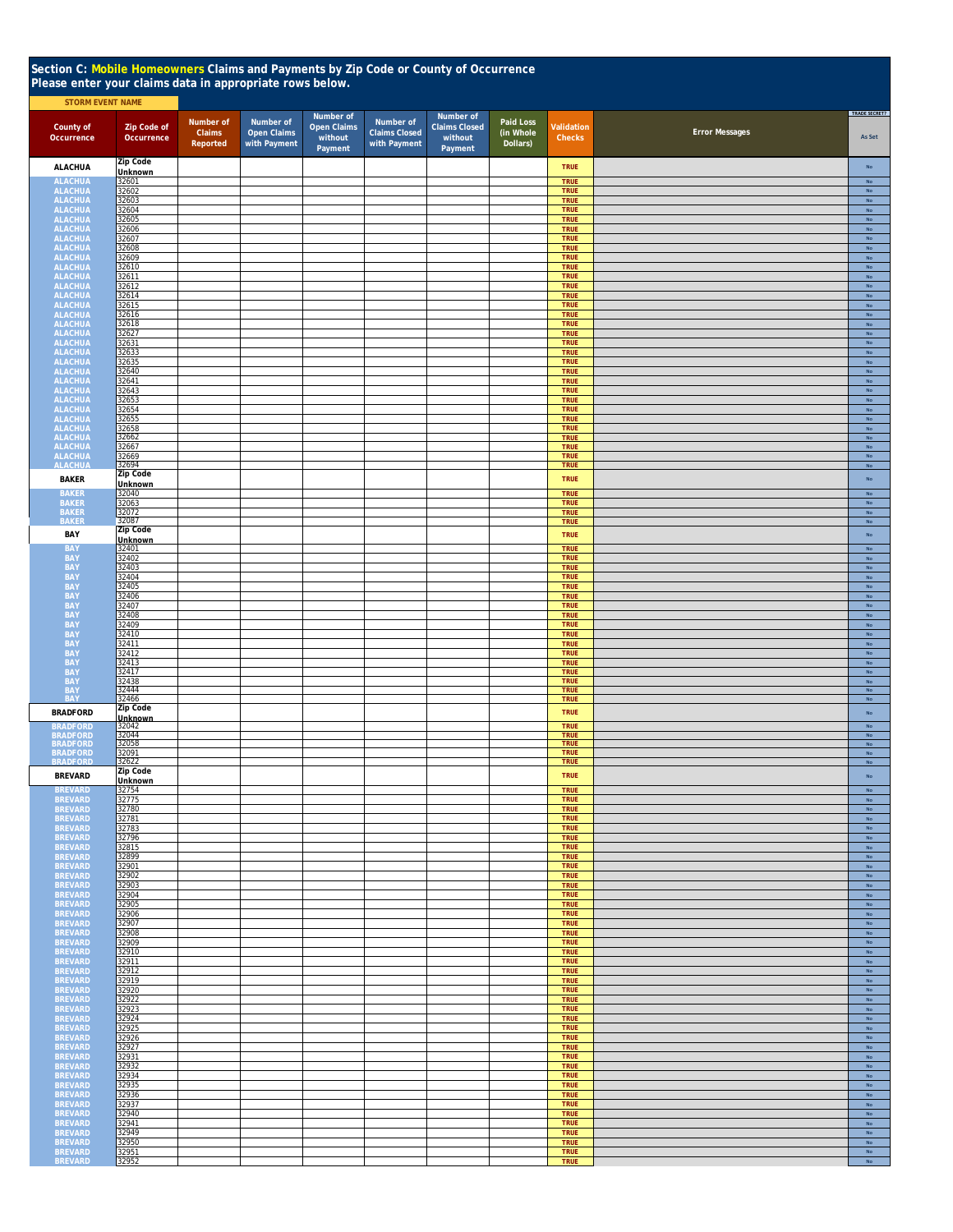|                                  | Section C: Commercial Residential Claims and Payments by Zip Code or County of Occurrence<br>Please enter your claims data in appropriate rows below.<br><b>STORM EVENT NAME</b> |                                 |                                                 |                                                       |                                                   |                                                         |                                    |                             |                       |                                |  |  |  |
|----------------------------------|----------------------------------------------------------------------------------------------------------------------------------------------------------------------------------|---------------------------------|-------------------------------------------------|-------------------------------------------------------|---------------------------------------------------|---------------------------------------------------------|------------------------------------|-----------------------------|-----------------------|--------------------------------|--|--|--|
|                                  |                                                                                                                                                                                  |                                 |                                                 |                                                       |                                                   |                                                         |                                    |                             |                       |                                |  |  |  |
| County of<br>Occurrence          | <b>Zip Code of</b><br>Occurrence                                                                                                                                                 | Number of<br>Claims<br>Reported | Number of<br><b>Open Claims</b><br>with Payment | Number of<br><b>Open Claims</b><br>without<br>Payment | Number of<br><b>Claims Closed</b><br>with Payment | Number of<br><b>Claims Closed</b><br>without<br>Payment | Paid Loss<br>(in Whole<br>Dollars) | Validation<br><b>Checks</b> | <b>Error Messages</b> | TRADE SECRET?<br>As Set        |  |  |  |
| <b>ALACHUA</b>                   | Zip Code<br><b>Unknown</b>                                                                                                                                                       |                                 |                                                 |                                                       |                                                   |                                                         |                                    | <b>TRUE</b>                 |                       | No                             |  |  |  |
| <b>ALACHUA</b>                   | 32601                                                                                                                                                                            |                                 |                                                 |                                                       |                                                   |                                                         |                                    | <b>TRUE</b>                 |                       | No                             |  |  |  |
| <b>ALACHUA</b><br><b>ALACHUA</b> | 32602<br>32603                                                                                                                                                                   |                                 |                                                 |                                                       |                                                   |                                                         |                                    | <b>TRUE</b><br>TRUE         |                       | $_{\sf No}$<br>$_{\sf No}$     |  |  |  |
| <b>ALACHUA</b>                   | 32604<br>32605                                                                                                                                                                   |                                 |                                                 |                                                       |                                                   |                                                         |                                    | <b>TRUE</b>                 |                       | $\mathsf{No}$                  |  |  |  |
| <b>ALACHUA</b><br><b>ALACHUA</b> | 32606                                                                                                                                                                            |                                 |                                                 |                                                       |                                                   |                                                         |                                    | <b>TRUE</b><br><b>TRUE</b>  |                       | $_{\rm No}$<br>$\mathsf{No}$   |  |  |  |
| <b>ALACHUA</b><br><b>ALACHUA</b> | 32607<br>32608                                                                                                                                                                   |                                 |                                                 |                                                       |                                                   |                                                         |                                    | <b>TRUE</b><br><b>TRUE</b>  |                       | $\mathsf{No}$<br>$\mathsf{No}$ |  |  |  |
| <b>ALACHUA</b>                   | 32609                                                                                                                                                                            |                                 |                                                 |                                                       |                                                   |                                                         |                                    | <b>TRUE</b>                 |                       | $\mathsf{No}$                  |  |  |  |
| <b>ALACHUA</b><br><b>ALACHUA</b> | 32610<br>32611                                                                                                                                                                   |                                 |                                                 |                                                       |                                                   |                                                         |                                    | <b>TRUE</b><br><b>TRUE</b>  |                       | No<br>No                       |  |  |  |
| <b>ALACHUA</b><br><b>ALACHUA</b> | 32612<br>32614                                                                                                                                                                   |                                 |                                                 |                                                       |                                                   |                                                         |                                    | <b>TRUE</b><br><b>TRUE</b>  |                       | $\mathsf{No}$<br><b>No</b>     |  |  |  |
| <b>ALACHUA</b>                   | 32615                                                                                                                                                                            |                                 |                                                 |                                                       |                                                   |                                                         |                                    | <b>TRUE</b>                 |                       | $\mathsf{No}$                  |  |  |  |
| <b>ALACHUA</b><br><b>ALACHUA</b> | 32616<br>32618                                                                                                                                                                   |                                 |                                                 |                                                       |                                                   |                                                         |                                    | <b>TRUE</b><br><b>TRUE</b>  |                       | No<br>No                       |  |  |  |
| <b>ALACHUA</b><br><b>ALACHUA</b> | 32627                                                                                                                                                                            |                                 |                                                 |                                                       |                                                   |                                                         |                                    | <b>TRUE</b><br>TRUE         |                       | No                             |  |  |  |
| <b>ALACHUA</b>                   | 32631<br>32633                                                                                                                                                                   |                                 |                                                 |                                                       |                                                   |                                                         |                                    | TRUE                        |                       | No<br>No                       |  |  |  |
| <b>ALACHUA</b>                   | 32635<br>32640                                                                                                                                                                   |                                 |                                                 |                                                       |                                                   |                                                         |                                    | <b>TRUE</b><br><b>TRUE</b>  |                       | $_{\rm No}$<br>No              |  |  |  |
| <b>ALACHUA</b><br>ALACHUA        | 32641                                                                                                                                                                            |                                 |                                                 |                                                       |                                                   |                                                         |                                    | <b>TRUE</b>                 |                       | $\mathsf{No}$                  |  |  |  |
| <b>ALACHUA</b><br><b>ALACHUA</b> | 32643<br>32653                                                                                                                                                                   |                                 |                                                 |                                                       |                                                   |                                                         |                                    | <b>TRUE</b><br><b>TRUE</b>  |                       | $\mathsf{No}$<br>No            |  |  |  |
| <b>ALACHUA</b>                   | 32654<br>32655                                                                                                                                                                   |                                 |                                                 |                                                       |                                                   |                                                         |                                    | <b>TRUE</b><br><b>TRUE</b>  |                       | No<br><b>No</b>                |  |  |  |
| <b>ALACHUA</b><br><b>ALACHUA</b> | 32658                                                                                                                                                                            |                                 |                                                 |                                                       |                                                   |                                                         |                                    | <b>TRUE</b>                 |                       | <b>No</b>                      |  |  |  |
| <b>ALACHUA</b><br><b>ALACHUA</b> | 32662<br>32667                                                                                                                                                                   |                                 |                                                 |                                                       |                                                   |                                                         |                                    | <b>TRUE</b><br><b>TRUE</b>  |                       | No<br>$_{\rm No}$              |  |  |  |
| <b>ALACHUA</b>                   | 32669                                                                                                                                                                            |                                 |                                                 |                                                       |                                                   |                                                         |                                    | <b>TRUE</b>                 |                       | $\mathsf{No}$                  |  |  |  |
| <b>ALACHUA</b><br><b>BAKER</b>   | 32694<br>Zip Code                                                                                                                                                                |                                 |                                                 |                                                       |                                                   |                                                         |                                    | TRUE<br><b>TRUE</b>         |                       | No<br>$\mathsf{No}$            |  |  |  |
| <b>BAKER</b>                     | Unknown<br>32040                                                                                                                                                                 |                                 |                                                 |                                                       |                                                   |                                                         |                                    | <b>TRUE</b>                 |                       | No                             |  |  |  |
| <b>BAKER</b>                     | 32063                                                                                                                                                                            |                                 |                                                 |                                                       |                                                   |                                                         |                                    | <b>TRUE</b>                 |                       | <b>No</b>                      |  |  |  |
| <b>BAKER</b><br><b>BAKER</b>     | 32072<br>32087                                                                                                                                                                   |                                 |                                                 |                                                       |                                                   |                                                         |                                    | <b>TRUE</b><br><b>TRUE</b>  |                       | <b>No</b><br>$_{\rm No}$       |  |  |  |
| BAY                              | Zip Code<br><b>Unknown</b>                                                                                                                                                       |                                 |                                                 |                                                       |                                                   |                                                         |                                    | <b>TRUE</b>                 |                       | $\mathsf{No}$                  |  |  |  |
| <b>BAY</b>                       | 32401                                                                                                                                                                            |                                 |                                                 |                                                       |                                                   |                                                         |                                    | TRUE                        |                       | $\mathsf{No}$                  |  |  |  |
| <b>BAY</b><br><b>BAY</b>         | 32402<br>32403                                                                                                                                                                   |                                 |                                                 |                                                       |                                                   |                                                         |                                    | <b>TRUE</b><br><b>TRUE</b>  |                       | No<br>$\mathsf{No}$            |  |  |  |
| <b>BAY</b>                       | 32404<br>32405                                                                                                                                                                   |                                 |                                                 |                                                       |                                                   |                                                         |                                    | <b>TRUE</b>                 |                       | $\mathsf{No}$                  |  |  |  |
| <b>BAY</b><br><b>BAY</b>         | 32406                                                                                                                                                                            |                                 |                                                 |                                                       |                                                   |                                                         |                                    | TRUE<br><b>TRUE</b>         |                       | $_{\rm No}$<br>No              |  |  |  |
| <b>BAY</b><br><b>BAY</b>         | 32407<br>32408                                                                                                                                                                   |                                 |                                                 |                                                       |                                                   |                                                         |                                    | <b>TRUE</b><br><b>TRUE</b>  |                       | $\mathsf{No}$<br>No            |  |  |  |
| <b>BAY</b>                       | 32409                                                                                                                                                                            |                                 |                                                 |                                                       |                                                   |                                                         |                                    | <b>TRUE</b>                 |                       | $\mathsf{No}$                  |  |  |  |
| <b>BAY</b><br><b>BAY</b>         | 32410<br>32411                                                                                                                                                                   |                                 |                                                 |                                                       |                                                   |                                                         |                                    | <b>TRUE</b><br><b>TRUE</b>  |                       | $_{\sf No}$<br>No              |  |  |  |
| <b>BAY</b>                       | 32412                                                                                                                                                                            |                                 |                                                 |                                                       |                                                   |                                                         |                                    | <b>TRUE</b>                 |                       | $_{\sf No}$                    |  |  |  |
| <b>BAY</b><br><b>BAY</b>         | 32413<br>32417                                                                                                                                                                   |                                 |                                                 |                                                       |                                                   |                                                         |                                    | <b>TRUE</b><br><b>TRUE</b>  |                       | $\mathsf{No}$<br>$\mathsf{No}$ |  |  |  |
| <b>BAY</b>                       | 32438<br>32444                                                                                                                                                                   |                                 |                                                 |                                                       |                                                   |                                                         |                                    | <b>TRUE</b><br><b>TRUE</b>  |                       | $\mathsf{No}$<br><b>No</b>     |  |  |  |
| BAY<br>BAY                       | 32466                                                                                                                                                                            |                                 |                                                 |                                                       |                                                   |                                                         |                                    | <b>TRUE</b>                 |                       | No                             |  |  |  |
| <b>BRADFORD</b>                  | Zip Code<br><b>Unknown</b>                                                                                                                                                       |                                 |                                                 |                                                       |                                                   |                                                         |                                    | <b>TRUE</b>                 |                       | No                             |  |  |  |
| <b>BRADFORD</b>                  | 32042<br>32044                                                                                                                                                                   |                                 |                                                 |                                                       |                                                   |                                                         |                                    | <b>TRUE</b><br><b>TRUE</b>  |                       | ${\sf No}$<br>No               |  |  |  |
| BRADFORD<br>BRADFORD             | 32058<br>32091                                                                                                                                                                   |                                 |                                                 |                                                       |                                                   |                                                         |                                    | <b>TRUE</b><br><b>TRUE</b>  |                       | <b>No</b>                      |  |  |  |
| <b>BRADFORD</b>                  | 32622                                                                                                                                                                            |                                 |                                                 |                                                       |                                                   |                                                         |                                    | <b>TRUE</b>                 |                       | No                             |  |  |  |
| <b>BREVARD</b>                   | <b>Zip Code</b><br>Unknown                                                                                                                                                       |                                 |                                                 |                                                       |                                                   |                                                         |                                    | <b>TRUE</b>                 |                       | No                             |  |  |  |
| <b>BREVARD</b><br><b>BREVARD</b> | 32754<br>32775                                                                                                                                                                   |                                 |                                                 |                                                       |                                                   |                                                         |                                    | <b>TRUE</b><br><b>TRUE</b>  |                       | <b>No</b><br>$\mathsf{No}$     |  |  |  |
| <b>BREVARD</b>                   | 32780                                                                                                                                                                            |                                 |                                                 |                                                       |                                                   |                                                         |                                    | <b>TRUE</b>                 |                       | No                             |  |  |  |
| <b>BREVARD</b><br><b>BREVARD</b> | 32781<br>32783                                                                                                                                                                   |                                 |                                                 |                                                       |                                                   |                                                         |                                    | <b>TRUE</b><br><b>TRUE</b>  |                       | No<br>No                       |  |  |  |
| <b>BREVARD</b>                   | 32796                                                                                                                                                                            |                                 |                                                 |                                                       |                                                   |                                                         |                                    | <b>TRUE</b>                 |                       | $_{\rm No}$                    |  |  |  |
| <b>BREVARD</b><br><b>BREVARD</b> | 32815<br>32899                                                                                                                                                                   |                                 |                                                 |                                                       |                                                   |                                                         |                                    | <b>TRUE</b><br><b>TRUE</b>  |                       | $_{\rm No}$<br>${\sf No}$      |  |  |  |
| <b>BREVARD</b>                   | 32901<br>32902                                                                                                                                                                   |                                 |                                                 |                                                       |                                                   |                                                         |                                    | <b>TRUE</b><br><b>TRUE</b>  |                       | $_{\sf No}$                    |  |  |  |
| <b>BREVARD</b><br><b>BREVARD</b> | 32903                                                                                                                                                                            |                                 |                                                 |                                                       |                                                   |                                                         |                                    | <b>TRUE</b>                 |                       | $\mathsf{No}$<br><b>No</b>     |  |  |  |
| <b>BREVARD</b><br><b>BREVARD</b> | 32904<br>32905                                                                                                                                                                   |                                 |                                                 |                                                       |                                                   |                                                         |                                    | <b>TRUE</b><br><b>TRUE</b>  |                       | $\mathsf{No}$<br>No            |  |  |  |
| <b>BREVARD</b>                   | 32906                                                                                                                                                                            |                                 |                                                 |                                                       |                                                   |                                                         |                                    | <b>TRUE</b>                 |                       | No                             |  |  |  |
| <b>BREVARD</b><br><b>BREVARD</b> | 32907<br>32908                                                                                                                                                                   |                                 |                                                 |                                                       |                                                   |                                                         |                                    | <b>TRUE</b><br><b>TRUE</b>  |                       | $\mathsf{No}$<br>$\mathsf{No}$ |  |  |  |
| <b>BREVARD</b>                   | 32909                                                                                                                                                                            |                                 |                                                 |                                                       |                                                   |                                                         |                                    | <b>TRUE</b>                 |                       | $\mathsf{No}$                  |  |  |  |
| <b>BREVARD</b><br><b>BREVARD</b> | 32910<br>32911                                                                                                                                                                   |                                 |                                                 |                                                       |                                                   |                                                         |                                    | <b>TRUE</b><br><b>TRUE</b>  |                       | $\mathsf{No}$<br>$\mathsf{No}$ |  |  |  |
| <b>BREVARD</b><br><b>BREVARD</b> | 32912<br>32919                                                                                                                                                                   |                                 |                                                 |                                                       |                                                   |                                                         |                                    | <b>TRUE</b><br><b>TRUE</b>  |                       | $\mathsf{No}$<br>$\mathsf{No}$ |  |  |  |
| <b>BREVARD</b>                   | 32920                                                                                                                                                                            |                                 |                                                 |                                                       |                                                   |                                                         |                                    | <b>TRUE</b>                 |                       | No                             |  |  |  |
| <b>BREVARD</b><br><b>BREVARD</b> | 32922<br>32923                                                                                                                                                                   |                                 |                                                 |                                                       |                                                   |                                                         |                                    | <b>TRUE</b><br><b>TRUE</b>  |                       | $\mathsf{No}$<br>$\mathsf{No}$ |  |  |  |
| <b>BREVARD</b><br><b>BREVARD</b> | 32924<br>32925                                                                                                                                                                   |                                 |                                                 |                                                       |                                                   |                                                         |                                    | <b>TRUE</b><br><b>TRUE</b>  |                       | <b>No</b><br>No                |  |  |  |
| <b>BREVARD</b>                   | 32926                                                                                                                                                                            |                                 |                                                 |                                                       |                                                   |                                                         |                                    | <b>TRUE</b>                 |                       | No                             |  |  |  |
| <b>BREVARD</b><br><b>BREVARD</b> | 32927<br>32931                                                                                                                                                                   |                                 |                                                 |                                                       |                                                   |                                                         |                                    | <b>TRUE</b><br><b>TRUE</b>  |                       | No<br>No                       |  |  |  |
| <b>BREVARD</b>                   | 32932                                                                                                                                                                            |                                 |                                                 |                                                       |                                                   |                                                         |                                    | <b>TRUE</b>                 |                       | No                             |  |  |  |
| <b>BREVARD</b><br><b>BREVARD</b> | 32934<br>32935                                                                                                                                                                   |                                 |                                                 |                                                       |                                                   |                                                         |                                    | <b>TRUE</b><br><b>TRUE</b>  |                       | $_{\rm No}$<br>$_{\sf No}$     |  |  |  |
| <b>BREVARD</b>                   | 32936<br>32937                                                                                                                                                                   |                                 |                                                 |                                                       |                                                   |                                                         |                                    | <b>TRUE</b><br><b>TRUE</b>  |                       | $_{\sf No}$                    |  |  |  |
| <b>BREVARD</b><br><b>BREVARD</b> | 32940                                                                                                                                                                            |                                 |                                                 |                                                       |                                                   |                                                         |                                    | <b>TRUE</b>                 |                       | $\mathsf{No}$<br><b>No</b>     |  |  |  |
| <b>BREVARD</b><br><b>BREVARD</b> | 32941<br>32949                                                                                                                                                                   |                                 |                                                 |                                                       |                                                   |                                                         |                                    | <b>TRUE</b><br><b>TRUE</b>  |                       | $\mathsf{No}$<br>$\mathsf{No}$ |  |  |  |
| <b>BREVARD</b>                   | 32950                                                                                                                                                                            |                                 |                                                 |                                                       |                                                   |                                                         |                                    | <b>TRUE</b>                 |                       | <b>No</b>                      |  |  |  |
| <b>BREVARD</b><br><b>BREVARD</b> | 32951<br>32952                                                                                                                                                                   |                                 |                                                 |                                                       |                                                   |                                                         |                                    | <b>TRUE</b><br><b>TRUE</b>  |                       | $\mathsf{No}$<br>No            |  |  |  |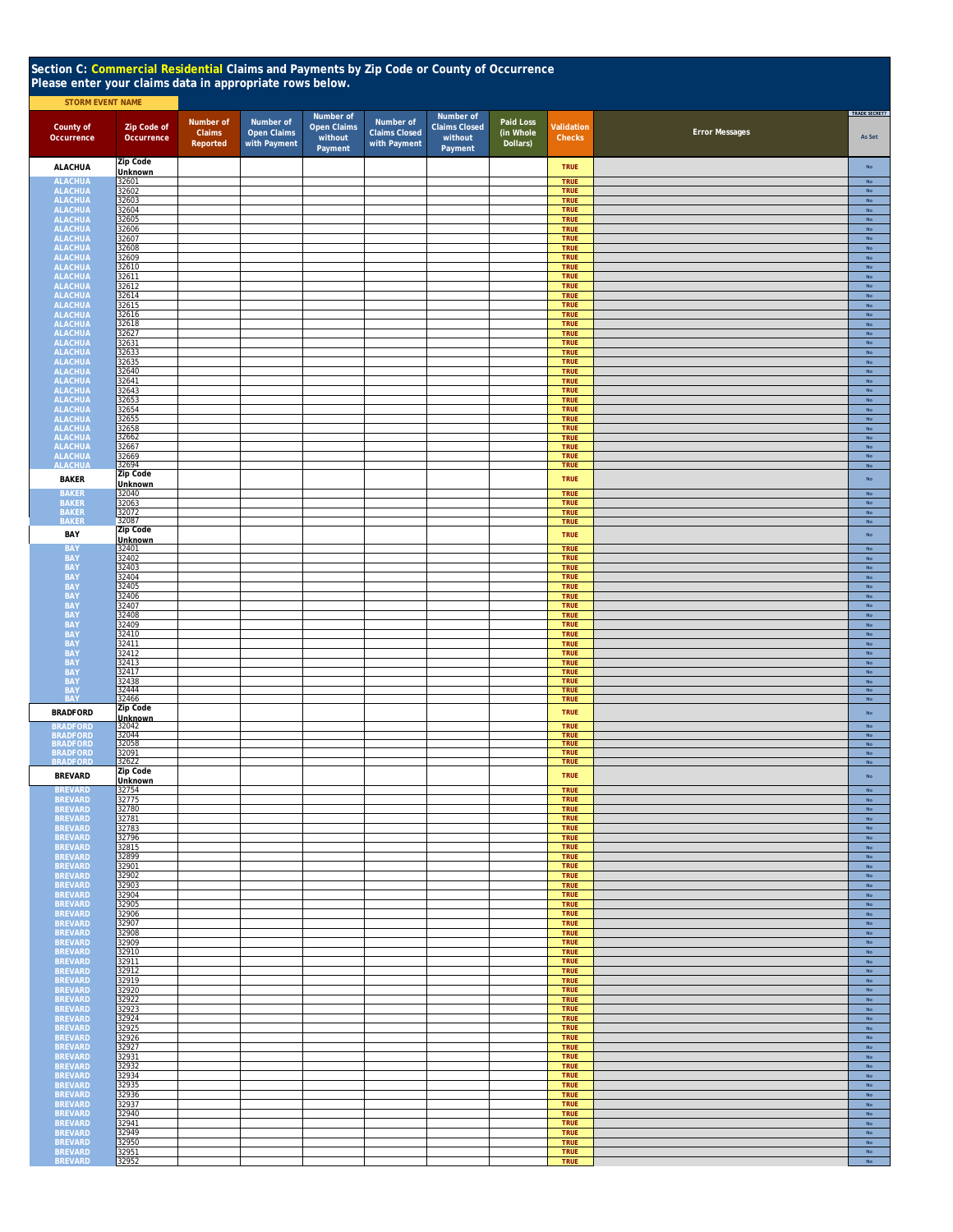| Section C: Commercial Claims and Payments by Zip Code or County of Occurrence<br>Please enter your claims data in appropriate rows below. |                                  |                                 |                                                 |                                                       |                                                   |                                                         |                                    |                            |                       |                                |
|-------------------------------------------------------------------------------------------------------------------------------------------|----------------------------------|---------------------------------|-------------------------------------------------|-------------------------------------------------------|---------------------------------------------------|---------------------------------------------------------|------------------------------------|----------------------------|-----------------------|--------------------------------|
| <b>STORM EVENT NAME</b><br>County of<br>Occurrence                                                                                        | <b>Zip Code of</b><br>Occurrence | Number of<br>Claims<br>Reported | Number of<br><b>Open Claims</b><br>with Payment | Number of<br><b>Open Claims</b><br>without<br>Payment | Number of<br><b>Claims Closed</b><br>with Payment | Number of<br><b>Claims Closed</b><br>without<br>Payment | Paid Loss<br>(in Whole<br>Dollars) | Validation<br>Checks       | <b>Error Messages</b> | TRADE SECRET?<br>As Set        |
| <b>ALACHUA</b>                                                                                                                            | <b>Zip Code</b><br>Unknown       |                                 |                                                 |                                                       |                                                   |                                                         |                                    | <b>TRUE</b>                |                       | No                             |
| <b>ALACHUA</b><br><b>ALACHUA</b>                                                                                                          | 32601<br>32602                   |                                 |                                                 |                                                       |                                                   |                                                         |                                    | <b>TRUE</b><br>TRUE        |                       | No<br>$\mathsf{No}$            |
| <b>ALACHUA</b>                                                                                                                            | 32603<br>32604                   |                                 |                                                 |                                                       |                                                   |                                                         |                                    | TRUE<br>TRUE               |                       | $\mathsf{No}$<br>$\mathsf{No}$ |
| ALACHUA<br>ALACHUA<br>ALACHUA                                                                                                             | 32605                            |                                 |                                                 |                                                       |                                                   |                                                         |                                    | TRUE<br>TRUE               |                       | No                             |
|                                                                                                                                           | 32606<br>32607                   |                                 |                                                 |                                                       |                                                   |                                                         |                                    | TRUE                       |                       | $\mathsf{No}$<br>No            |
| ALACHUA<br>ALACHUA<br>ALACHUA                                                                                                             | 32608<br>32609                   |                                 |                                                 |                                                       |                                                   |                                                         |                                    | TRUE<br>TRUE               |                       | $\mathsf{No}$<br>No            |
| <b>ALACHUA</b><br><b>ALACHUA</b>                                                                                                          | 32610<br>32611                   |                                 |                                                 |                                                       |                                                   |                                                         |                                    | <b>TRUE</b><br>TRUE        |                       | $\mathsf{No}$<br>No            |
| <b>ALACHUA</b><br><b>ALACHUA</b>                                                                                                          | 32612<br>32614                   |                                 |                                                 |                                                       |                                                   |                                                         |                                    | TRUE<br><b>TRUE</b>        |                       | No<br>No                       |
| <b>ALACHUA</b><br><b>ALACHUA</b>                                                                                                          | 32615<br>32616                   |                                 |                                                 |                                                       |                                                   |                                                         |                                    | TRUE<br>TRUE               |                       | No<br>$\mathsf{No}$            |
| <b>ALACHUA</b><br><b>ALACHUA</b>                                                                                                          | 32618<br>32627                   |                                 |                                                 |                                                       |                                                   |                                                         |                                    | TRUE<br>TRUE               |                       | $\mathsf{No}$<br>$\mathsf{No}$ |
| <b>ALACHUA</b><br><b>ALACHUA</b>                                                                                                          | 32631<br>32633                   |                                 |                                                 |                                                       |                                                   |                                                         |                                    | <b>TRUE</b><br><b>TRUE</b> |                       | No<br>$\mathsf{No}$            |
| <b>ALACHUA</b>                                                                                                                            | 32635                            |                                 |                                                 |                                                       |                                                   |                                                         |                                    | <b>TRUE</b>                |                       | $\mathsf{No}$                  |
| <b>ALACHUA</b><br><b>ALACHUA</b>                                                                                                          | 32640<br>32641                   |                                 |                                                 |                                                       |                                                   |                                                         |                                    | TRUE<br><b>TRUE</b>        |                       | $\mathsf{No}$<br>$\mathsf{No}$ |
| <b>ALACHUA</b><br><b>ALACHUA</b>                                                                                                          | 32643<br>32653                   |                                 |                                                 |                                                       |                                                   |                                                         |                                    | <b>TRUE</b><br>TRUE        |                       | $\mathsf{No}$<br>No            |
| <b>ALACHUA</b><br><b>ALACHUA</b>                                                                                                          | 32654<br>32655                   |                                 |                                                 |                                                       |                                                   |                                                         |                                    | TRUE<br>TRUE               |                       | No<br>No                       |
| <b>ALACHUA</b><br><b>ALACHUA</b>                                                                                                          | 32658<br>32662                   |                                 |                                                 |                                                       |                                                   |                                                         |                                    | TRUE<br>TRUE               |                       | <b>No</b><br>No                |
| <b>ALACHUA</b><br><b>ALACHUA</b>                                                                                                          | 32667                            |                                 |                                                 |                                                       |                                                   |                                                         |                                    | TRUE<br>TRUE               |                       | No<br>No                       |
| <b>ALACHUA</b>                                                                                                                            | 32669<br>32694<br>Zip Code       |                                 |                                                 |                                                       |                                                   |                                                         |                                    | <b>TRUE</b>                |                       | No                             |
| <b>BAKER</b><br><b>BAKER</b>                                                                                                              | Unknown<br>32040                 |                                 |                                                 |                                                       |                                                   |                                                         |                                    | <b>TRUE</b><br><b>TRUE</b> |                       | $\mathsf{No}$<br>No            |
| <b>BAKER</b>                                                                                                                              | 32063                            |                                 |                                                 |                                                       |                                                   |                                                         |                                    | <b>TRUE</b>                |                       | No<br><b>No</b>                |
| <b>BAKER</b><br><b>BAKER</b>                                                                                                              | 32072<br>32087                   |                                 |                                                 |                                                       |                                                   |                                                         |                                    | TRUE<br><b>TRUE</b>        |                       | No                             |
| BAY                                                                                                                                       | Zip Code<br><b>Unknown</b>       |                                 |                                                 |                                                       |                                                   |                                                         |                                    | <b>TRUE</b>                |                       | $\mathsf{No}$                  |
| <b>BAY</b><br><b>BAY</b>                                                                                                                  | 32401<br>32402                   |                                 |                                                 |                                                       |                                                   |                                                         |                                    | TRUE<br>TRUE               |                       | No<br>$\mathsf{No}$            |
| <b>BAY</b><br><b>BAY</b>                                                                                                                  | 32403<br>32404                   |                                 |                                                 |                                                       |                                                   |                                                         |                                    | <b>TRUE</b><br><b>TRUE</b> |                       | $\mathsf{No}$<br>$\mathsf{No}$ |
| <b>BAY</b><br><b>BAY</b>                                                                                                                  | 32405<br>32406                   |                                 |                                                 |                                                       |                                                   |                                                         |                                    | TRUE<br>TRUE               |                       | No<br>No                       |
| <b>BAY</b><br><b>BAY</b>                                                                                                                  | 32407<br>32408                   |                                 |                                                 |                                                       |                                                   |                                                         |                                    | <b>TRUE</b><br>TRUE        |                       | No<br><b>No</b>                |
| <b>BAY</b><br><b>BAY</b>                                                                                                                  | 32409<br>32410                   |                                 |                                                 |                                                       |                                                   |                                                         |                                    | TRUE<br>TRUE               |                       | $\mathsf{No}$<br>No            |
| <b>BAY</b>                                                                                                                                | 32411                            |                                 |                                                 |                                                       |                                                   |                                                         |                                    | TRUE                       |                       | $\mathsf{No}$                  |
| <b>BAY</b><br><b>BAY</b>                                                                                                                  | 32412<br>32413                   |                                 |                                                 |                                                       |                                                   |                                                         |                                    | TRUE<br>TRUE               |                       | No<br>No                       |
| BAY<br>BAY<br>BAY<br>BAY                                                                                                                  | 32417<br>32438                   |                                 |                                                 |                                                       |                                                   |                                                         |                                    | TRUE<br>TRUE               |                       | No<br>No                       |
| <b>BAY</b>                                                                                                                                | 32444<br>32466                   |                                 |                                                 |                                                       |                                                   |                                                         |                                    | <b>TRUE</b><br>TRUE        |                       | <b>No</b><br>No                |
| <b>BRADFORD</b>                                                                                                                           | Zip Code<br><b>Unknown</b>       |                                 |                                                 |                                                       |                                                   |                                                         |                                    | <b>TRUE</b>                |                       | No                             |
| <b>BRADFORD</b><br><b>BRADFORD</b>                                                                                                        | 32042<br>32044                   |                                 |                                                 |                                                       |                                                   |                                                         |                                    | <b>TRUE</b><br><b>TRUE</b> |                       | $\mathsf{No}$<br>$\mathsf{No}$ |
| <b>BRADFORD</b><br><b>BRADFORD</b>                                                                                                        | 32058<br>32091                   |                                 |                                                 |                                                       |                                                   |                                                         |                                    | <b>TRUE</b><br><b>TRUE</b> |                       | <b>No</b><br>No                |
| <b>BRADFORD</b>                                                                                                                           | 32622<br>Zip Code                |                                 |                                                 |                                                       |                                                   |                                                         |                                    | <b>TRUE</b>                |                       | No                             |
| <b>BREVARD</b><br><b>BREVARD</b>                                                                                                          | <b>Unknown</b><br>32754          |                                 |                                                 |                                                       |                                                   |                                                         |                                    | <b>TRUE</b><br><b>TRUE</b> |                       | No<br>No                       |
| <b>BREVARD</b><br><b>BREVARD</b>                                                                                                          | 32775<br>32780                   |                                 |                                                 |                                                       |                                                   |                                                         |                                    | <b>TRUE</b><br>TRUE        |                       | No<br>$\mathsf{No}$            |
| <b>BREVARD</b>                                                                                                                            | 32781                            |                                 |                                                 |                                                       |                                                   |                                                         |                                    | <b>TRUE</b>                |                       | No                             |
| <b>BREVARD</b><br><b>BREVARD</b>                                                                                                          | 32783<br>32796                   |                                 |                                                 |                                                       |                                                   |                                                         |                                    | <b>TRUE</b><br><b>TRUE</b> |                       | $\mathsf{No}$<br>No            |
| <b>BREVARD</b><br><b>BREVARD</b>                                                                                                          | 32815<br>32899                   |                                 |                                                 |                                                       |                                                   |                                                         |                                    | <b>TRUE</b><br><b>TRUE</b> |                       | $\mathsf{No}$<br>$\mathsf{No}$ |
| <b>BREVARD</b><br><b>BREVARD</b>                                                                                                          | 32901<br>32902                   |                                 |                                                 |                                                       |                                                   |                                                         |                                    | <b>TRUE</b><br><b>TRUE</b> |                       | $\mathsf{No}$<br>No            |
| <b>BREVARD</b><br><b>BREVARD</b>                                                                                                          | 32903<br>32904                   |                                 |                                                 |                                                       |                                                   |                                                         |                                    | <b>TRUE</b><br><b>TRUE</b> |                       | No<br>No                       |
| <b>BREVARD</b><br><b>BREVARD</b>                                                                                                          | 32905<br>32906                   |                                 |                                                 |                                                       |                                                   |                                                         |                                    | <b>TRUE</b><br><b>TRUE</b> |                       | <b>No</b><br>$\mathsf{No}$     |
| <b>BREVARD</b><br><b>BREVARD</b>                                                                                                          | 32907<br>32908                   |                                 |                                                 |                                                       |                                                   |                                                         |                                    | <b>TRUE</b><br><b>TRUE</b> |                       | No<br>$\mathsf{No}$            |
| <b>BREVARD</b><br><b>BREVARD</b>                                                                                                          | 32909<br>32910                   |                                 |                                                 |                                                       |                                                   |                                                         |                                    | <b>TRUE</b><br><b>TRUE</b> |                       | $\mathsf{No}$<br>$\mathsf{No}$ |
| <b>BREVARD</b>                                                                                                                            | 32911                            |                                 |                                                 |                                                       |                                                   |                                                         |                                    | <b>TRUE</b>                |                       | $\mathsf{No}$                  |
| <b>BREVARD</b><br><b>BREVARD</b>                                                                                                          | 32912<br>32919                   |                                 |                                                 |                                                       |                                                   |                                                         |                                    | <b>TRUE</b><br><b>TRUE</b> |                       | $\mathsf{No}$<br>$\mathsf{No}$ |
| <b>BREVARD</b><br><b>BREVARD</b>                                                                                                          | 32920<br>32922                   |                                 |                                                 |                                                       |                                                   |                                                         |                                    | <b>TRUE</b><br><b>TRUE</b> |                       | No<br><b>No</b>                |
| <b>BREVARD</b><br><b>BREVARD</b>                                                                                                          | 32923<br>32924                   |                                 |                                                 |                                                       |                                                   |                                                         |                                    | <b>TRUE</b><br><b>TRUE</b> |                       | No<br>No                       |
| <b>BREVARD</b><br><b>BREVARD</b>                                                                                                          | 32925<br>32926                   |                                 |                                                 |                                                       |                                                   |                                                         |                                    | <b>TRUE</b><br>TRUE        |                       | No<br>$\mathsf{No}$            |
| <b>BREVARD</b><br><b>BREVARD</b>                                                                                                          | 32927<br>32931                   |                                 |                                                 |                                                       |                                                   |                                                         |                                    | <b>TRUE</b><br><b>TRUE</b> |                       | No<br>$\mathsf{No}$            |
| <b>BREVARD</b>                                                                                                                            | 32932<br>32934                   |                                 |                                                 |                                                       |                                                   |                                                         |                                    | <b>TRUE</b><br><b>TRUE</b> |                       | No                             |
| <b>BREVARD</b><br><b>BREVARD</b>                                                                                                          | 32935                            |                                 |                                                 |                                                       |                                                   |                                                         |                                    | <b>TRUE</b>                |                       | $\mathsf{No}$<br>$\mathsf{No}$ |
| <b>BREVARD</b><br><b>BREVARD</b>                                                                                                          | 32936<br>32937                   |                                 |                                                 |                                                       |                                                   |                                                         |                                    | <b>TRUE</b><br><b>TRUE</b> |                       | No<br>No                       |
| <b>BREVARD</b><br><b>BREVARD</b>                                                                                                          | 32940<br>32941                   |                                 |                                                 |                                                       |                                                   |                                                         |                                    | <b>TRUE</b><br>TRUE        |                       | No<br>No                       |
| <b>BREVARD</b><br><b>BREVARD</b>                                                                                                          | 32949<br>32950                   |                                 |                                                 |                                                       |                                                   |                                                         |                                    | TRUE<br>TRUE               |                       | No<br><b>No</b>                |
| <b>BREVARD</b><br><b>BREVARD</b>                                                                                                          | 32951<br>32952                   |                                 |                                                 |                                                       |                                                   |                                                         |                                    | TRUE<br><b>TRUE</b>        |                       | $\mathsf{No}$<br>No            |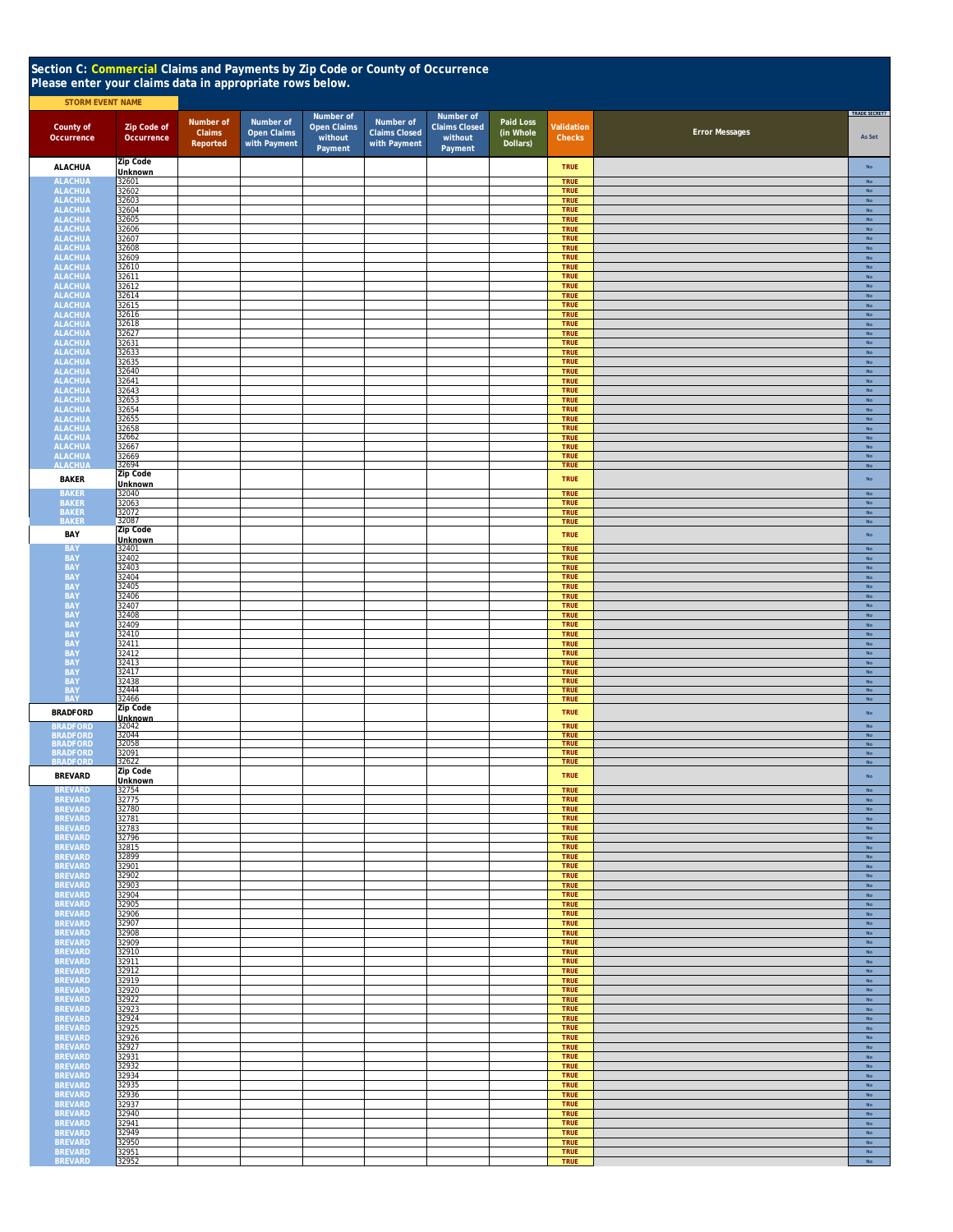| Section C: Private Flood Claims and Payments by Zip Code or County of Occurrence<br>Please enter your claims data in appropriate rows below. |                                  |                                 |                                                 |                                                       |                                                   |                                                         |                                    |                             |                       |                                |  |  |
|----------------------------------------------------------------------------------------------------------------------------------------------|----------------------------------|---------------------------------|-------------------------------------------------|-------------------------------------------------------|---------------------------------------------------|---------------------------------------------------------|------------------------------------|-----------------------------|-----------------------|--------------------------------|--|--|
| <b>STORM EVENT NAME</b>                                                                                                                      |                                  |                                 |                                                 |                                                       |                                                   |                                                         |                                    |                             |                       |                                |  |  |
| County of<br>Occurrence                                                                                                                      | <b>Zip Code of</b><br>Occurrence | Number of<br>Claims<br>Reported | Number of<br><b>Open Claims</b><br>with Payment | Number of<br><b>Open Claims</b><br>without<br>Payment | Number of<br><b>Claims Closed</b><br>with Payment | Number of<br><b>Claims Closed</b><br>without<br>Payment | Paid Loss<br>(in Whole<br>Dollars) | Validation<br><b>Checks</b> | <b>Error Messages</b> | TRADE SECRET?<br>As Set        |  |  |
| <b>ALACHUA</b>                                                                                                                               | Zip Code<br><b>Unknown</b>       |                                 |                                                 |                                                       |                                                   |                                                         |                                    | <b>TRUE</b>                 |                       | No                             |  |  |
| <b>ALACHUA</b>                                                                                                                               | 32601                            |                                 |                                                 |                                                       |                                                   |                                                         |                                    | <b>TRUE</b>                 |                       | No                             |  |  |
| <b>ALACHUA</b><br><b>ALACHUA</b>                                                                                                             | 32602<br>32603                   |                                 |                                                 |                                                       |                                                   |                                                         |                                    | <b>TRUE</b><br><b>TRUE</b>  |                       | $_{\sf No}$<br>$_{\rm No}$     |  |  |
| <b>ALACHUA</b><br><b>ALACHUA</b>                                                                                                             | 32604<br>32605                   |                                 |                                                 |                                                       |                                                   |                                                         |                                    | <b>TRUE</b><br><b>TRUE</b>  |                       | No<br>$_{\rm No}$              |  |  |
| <b>ALACHUA</b>                                                                                                                               | 32606                            |                                 |                                                 |                                                       |                                                   |                                                         |                                    | <b>TRUE</b>                 |                       | $\mathsf{No}$                  |  |  |
| <b>ALACHUA</b><br><b>ALACHUA</b>                                                                                                             | 32607<br>32608                   |                                 |                                                 |                                                       |                                                   |                                                         |                                    | <b>TRUE</b><br><b>TRUE</b>  |                       | $\mathsf{No}$<br>$\mathsf{No}$ |  |  |
| <b>ALACHUA</b><br><b>ALACHUA</b>                                                                                                             | 32609<br>32610                   |                                 |                                                 |                                                       |                                                   |                                                         |                                    | <b>TRUE</b><br><b>TRUE</b>  |                       | $\mathsf{No}$<br>$\mathsf{No}$ |  |  |
| <b>ALACHUA</b><br><b>ALACHUA</b>                                                                                                             | 32611<br>32612                   |                                 |                                                 |                                                       |                                                   |                                                         |                                    | <b>TRUE</b><br><b>TRUE</b>  |                       | No<br>$\mathsf{No}$            |  |  |
| <b>ALACHUA</b>                                                                                                                               | 32614                            |                                 |                                                 |                                                       |                                                   |                                                         |                                    | <b>TRUE</b>                 |                       | <b>No</b>                      |  |  |
| <b>ALACHUA</b><br><b>ALACHUA</b>                                                                                                             | 32615<br>32616                   |                                 |                                                 |                                                       |                                                   |                                                         |                                    | <b>TRUE</b><br><b>TRUE</b>  |                       | No<br>No                       |  |  |
| <b>ALACHUA</b><br><b>ALACHUA</b>                                                                                                             | 32618<br>32627                   |                                 |                                                 |                                                       |                                                   |                                                         |                                    | <b>TRUE</b><br><b>TRUE</b>  |                       | No<br>No                       |  |  |
| <b>ALACHUA</b>                                                                                                                               | 32631<br>32633                   |                                 |                                                 |                                                       |                                                   |                                                         |                                    | <b>TRUE</b><br>TRUE         |                       | No<br>No                       |  |  |
| ALACHUA<br>ALACHUA                                                                                                                           | 32635                            |                                 |                                                 |                                                       |                                                   |                                                         |                                    | <b>TRUE</b>                 |                       | No                             |  |  |
| ALACHUA<br>ALACHUA<br>ALACHUA                                                                                                                | 32640<br>32641                   |                                 |                                                 |                                                       |                                                   |                                                         |                                    | <b>TRUE</b><br><b>TRUE</b>  |                       | No<br>$\mathsf{No}$            |  |  |
|                                                                                                                                              | 32643<br>32653                   |                                 |                                                 |                                                       |                                                   |                                                         |                                    | <b>TRUE</b><br>TRUE         |                       | $\mathsf{No}$<br>$_{\rm No}$   |  |  |
| ALACHUA<br>ALACHUA                                                                                                                           | 32654                            |                                 |                                                 |                                                       |                                                   |                                                         |                                    | <b>TRUE</b>                 |                       | No                             |  |  |
| <b>ALACHUA</b><br><b>ALACHUA</b>                                                                                                             | 32655<br>32658                   |                                 |                                                 |                                                       |                                                   |                                                         |                                    | <b>TRUE</b><br><b>TRUE</b>  |                       | $\mathsf{No}$<br><b>No</b>     |  |  |
| <b>ALACHUA</b><br><b>ALACHUA</b>                                                                                                             | 32662<br>32667                   |                                 |                                                 |                                                       |                                                   |                                                         |                                    | <b>TRUE</b><br><b>TRUE</b>  |                       | No<br>$\mathsf{No}$            |  |  |
| <b>ALACHUA</b>                                                                                                                               | 32669                            |                                 |                                                 |                                                       |                                                   |                                                         |                                    | <b>TRUE</b>                 |                       | $\mathsf{No}$                  |  |  |
| <b>ALACHUA</b><br><b>BAKER</b>                                                                                                               | 32694<br>Zip Code                |                                 |                                                 |                                                       |                                                   |                                                         |                                    | <b>TRUE</b><br><b>TRUE</b>  |                       | No<br>$\mathsf{No}$            |  |  |
| <b>BAKER</b>                                                                                                                                 | Unknown<br>32040                 |                                 |                                                 |                                                       |                                                   |                                                         |                                    | <b>TRUE</b>                 |                       | $\mathsf{No}$                  |  |  |
| <b>BAKER</b>                                                                                                                                 | 32063                            |                                 |                                                 |                                                       |                                                   |                                                         |                                    | TRUE                        |                       | No                             |  |  |
| <b>BAKER</b><br><b>BAKEF</b>                                                                                                                 | 32072<br>32087                   |                                 |                                                 |                                                       |                                                   |                                                         |                                    | <b>TRUE</b><br><b>TRUE</b>  |                       | No<br>$\mathsf{No}$            |  |  |
| BAY                                                                                                                                          | Zip Code<br><b>Unknown</b>       |                                 |                                                 |                                                       |                                                   |                                                         |                                    | <b>TRUE</b>                 |                       | $\mathsf{No}$                  |  |  |
| <b>BAY</b>                                                                                                                                   | 32401<br>32402                   |                                 |                                                 |                                                       |                                                   |                                                         |                                    | <b>TRUE</b><br><b>TRUE</b>  |                       | $_{\rm No}$                    |  |  |
| BAY<br><b>BAY</b>                                                                                                                            | 32403                            |                                 |                                                 |                                                       |                                                   |                                                         |                                    | <b>TRUE</b>                 |                       | No<br>$_{\sf No}$              |  |  |
| <b>BAY</b><br><b>BAY</b>                                                                                                                     | 32404<br>32405                   |                                 |                                                 |                                                       |                                                   |                                                         |                                    | <b>TRUE</b><br><b>TRUE</b>  |                       | $_{\sf No}$<br>$_{\rm No}$     |  |  |
| <b>BAY</b>                                                                                                                                   | 32406<br>32407                   |                                 |                                                 |                                                       |                                                   |                                                         |                                    | <b>TRUE</b><br><b>TRUE</b>  |                       | No<br>$\mathsf{No}$            |  |  |
| <b>BAY</b><br><b>BAY</b>                                                                                                                     | 32408                            |                                 |                                                 |                                                       |                                                   |                                                         |                                    | <b>TRUE</b>                 |                       | No                             |  |  |
| <b>BAY</b><br><b>BAY</b>                                                                                                                     | 32409<br>32410                   |                                 |                                                 |                                                       |                                                   |                                                         |                                    | <b>TRUE</b><br><b>TRUE</b>  |                       | $\mathsf{No}$<br>$_{\sf No}$   |  |  |
| <b>BAY</b>                                                                                                                                   | 32411                            |                                 |                                                 |                                                       |                                                   |                                                         |                                    | <b>TRUE</b>                 |                       | $_{\rm No}$                    |  |  |
| <b>BAY</b><br><b>BAY</b>                                                                                                                     | 32412<br>32413                   |                                 |                                                 |                                                       |                                                   |                                                         |                                    | <b>TRUE</b><br><b>TRUE</b>  |                       | $_{\sf No}$<br>$\mathsf{No}$   |  |  |
| <b>BAY</b><br><b>BAY</b>                                                                                                                     | 32417                            |                                 |                                                 |                                                       |                                                   |                                                         |                                    | <b>TRUE</b><br><b>TRUE</b>  |                       | $\mathsf{No}$<br>$\mathsf{No}$ |  |  |
| <b>BAY</b><br><b>BAY</b>                                                                                                                     | 32438<br>32444<br>32466          |                                 |                                                 |                                                       |                                                   |                                                         |                                    | <b>TRUE</b><br><b>TRUE</b>  |                       | <b>No</b><br>No                |  |  |
| <b>BRADFORD</b>                                                                                                                              | Zip Code                         |                                 |                                                 |                                                       |                                                   |                                                         |                                    | <b>TRUE</b>                 |                       | No                             |  |  |
| <b>BRADFORD</b>                                                                                                                              | <b>Unknown</b><br>32042          |                                 |                                                 |                                                       |                                                   |                                                         |                                    | <b>TRUE</b>                 |                       | $_{\sf No}$                    |  |  |
| BRADFORD<br>BRADFORD                                                                                                                         | 32044<br>32058                   |                                 |                                                 |                                                       |                                                   |                                                         |                                    | <b>TRUE</b><br><b>TRUE</b>  |                       | No<br><b>No</b>                |  |  |
| <b>BRADFORD</b>                                                                                                                              | 32091<br>32622                   |                                 |                                                 |                                                       |                                                   |                                                         |                                    | TRUE<br><b>TRUE</b>         |                       | No                             |  |  |
| <b>BREVARD</b>                                                                                                                               | Zip Code                         |                                 |                                                 |                                                       |                                                   |                                                         |                                    | <b>TRUE</b>                 |                       | No                             |  |  |
| <b>BREVARD</b>                                                                                                                               | <b>Unknown</b><br>32754          |                                 |                                                 |                                                       |                                                   |                                                         |                                    | <b>TRUE</b>                 |                       | <b>No</b>                      |  |  |
| <b>BREVARD</b><br><b>BREVARD</b>                                                                                                             | 32775<br>32780                   |                                 |                                                 |                                                       |                                                   |                                                         |                                    | <b>TRUE</b><br><b>TRUE</b>  |                       | <b>No</b><br>No                |  |  |
| <b>BREVARD</b>                                                                                                                               | 32781                            |                                 |                                                 |                                                       |                                                   |                                                         |                                    | <b>TRUE</b>                 |                       | No                             |  |  |
| <b>BREVARD</b><br><b>BREVARD</b>                                                                                                             | 32783<br>32796                   |                                 |                                                 |                                                       |                                                   |                                                         |                                    | <b>TRUE</b><br><b>TRUE</b>  |                       | $_{\sf No}$<br>$_{\rm No}$     |  |  |
| <b>BREVARD</b><br><b>BREVARD</b>                                                                                                             | 32815<br>32899                   |                                 |                                                 |                                                       |                                                   |                                                         |                                    | <b>TRUE</b><br><b>TRUE</b>  |                       | $_{\rm No}$<br>$_{\sf No}$     |  |  |
| <b>BREVARD</b>                                                                                                                               | 32901<br>32902                   |                                 |                                                 |                                                       |                                                   |                                                         |                                    | <b>TRUE</b><br><b>TRUE</b>  |                       | $_{\sf No}$                    |  |  |
| <b>BREVARD</b><br><b>BREVARD</b>                                                                                                             | 32903                            |                                 |                                                 |                                                       |                                                   |                                                         |                                    | <b>TRUE</b>                 |                       | $\mathsf{No}$<br><b>No</b>     |  |  |
| <b>BREVARD</b><br><b>BREVARD</b>                                                                                                             | 32904<br>32905                   |                                 |                                                 |                                                       |                                                   |                                                         |                                    | <b>TRUE</b><br><b>TRUE</b>  |                       | <b>No</b><br>No                |  |  |
| <b>BREVARD</b>                                                                                                                               | 32906<br>32907                   |                                 |                                                 |                                                       |                                                   |                                                         |                                    | <b>TRUE</b><br><b>TRUE</b>  |                       | No<br>$\mathsf{No}$            |  |  |
| <b>BREVARD</b><br><b>BREVARD</b>                                                                                                             | 32908                            |                                 |                                                 |                                                       |                                                   |                                                         |                                    | <b>TRUE</b>                 |                       | $\mathsf{No}$                  |  |  |
| <b>BREVARD</b><br><b>BREVARD</b>                                                                                                             | 32909<br>32910                   |                                 |                                                 |                                                       |                                                   |                                                         |                                    | <b>TRUE</b><br><b>TRUE</b>  |                       | $\mathsf{No}$<br>$\mathsf{No}$ |  |  |
| <b>BREVARD</b><br><b>BREVARD</b>                                                                                                             | 32911<br>32912                   |                                 |                                                 |                                                       |                                                   |                                                         |                                    | <b>TRUE</b><br><b>TRUE</b>  |                       | $\mathsf{No}$<br>$\mathsf{No}$ |  |  |
| <b>BREVARD</b>                                                                                                                               | 32919                            |                                 |                                                 |                                                       |                                                   |                                                         |                                    | <b>TRUE</b>                 |                       | $\mathsf{No}$                  |  |  |
| <b>BREVARD</b><br><b>BREVARD</b>                                                                                                             | 32920<br>32922                   |                                 |                                                 |                                                       |                                                   |                                                         |                                    | <b>TRUE</b><br><b>TRUE</b>  |                       | No<br>$\mathsf{No}$            |  |  |
| <b>BREVARD</b><br><b>BREVARD</b>                                                                                                             | 32923<br>32924                   |                                 |                                                 |                                                       |                                                   |                                                         |                                    | <b>TRUE</b><br><b>TRUE</b>  |                       | $\mathsf{No}$<br><b>No</b>     |  |  |
| <b>BREVARD</b>                                                                                                                               | 32925                            |                                 |                                                 |                                                       |                                                   |                                                         |                                    | <b>TRUE</b>                 |                       | No                             |  |  |
| <b>BREVARD</b><br><b>BREVARD</b>                                                                                                             | 32926<br>32927                   |                                 |                                                 |                                                       |                                                   |                                                         |                                    | <b>TRUE</b><br>TRUE         |                       | No<br>No                       |  |  |
| <b>BREVARD</b>                                                                                                                               | 32931                            |                                 |                                                 |                                                       |                                                   |                                                         |                                    | <b>TRUE</b>                 |                       | No                             |  |  |
| <b>BREVARD</b><br><b>BREVARD</b>                                                                                                             | 32932<br>32934                   |                                 |                                                 |                                                       |                                                   |                                                         |                                    | <b>TRUE</b><br><b>TRUE</b>  |                       | $\mathsf{No}$<br>$_{\rm No}$   |  |  |
| <b>BREVARD</b><br><b>BREVARD</b>                                                                                                             | 32935<br>32936                   |                                 |                                                 |                                                       |                                                   |                                                         |                                    | <b>TRUE</b><br><b>TRUE</b>  |                       | $_{\rm No}$<br>$_{\rm No}$     |  |  |
| <b>BREVARD</b>                                                                                                                               | 32937                            |                                 |                                                 |                                                       |                                                   |                                                         |                                    | <b>TRUE</b>                 |                       | No                             |  |  |
| <b>BREVARD</b><br><b>BREVARD</b>                                                                                                             | 32940<br>32941                   |                                 |                                                 |                                                       |                                                   |                                                         |                                    | <b>TRUE</b><br><b>TRUE</b>  |                       | <b>No</b><br><b>No</b>         |  |  |
| <b>BREVARD</b><br><b>BREVARD</b>                                                                                                             | 32949<br>32950                   |                                 |                                                 |                                                       |                                                   |                                                         |                                    | <b>TRUE</b><br><b>TRUE</b>  |                       | <b>No</b><br>No                |  |  |
| <b>BREVARD</b><br><b>BREVARD</b>                                                                                                             | 32951<br>32952                   |                                 |                                                 |                                                       |                                                   |                                                         |                                    | <b>TRUE</b><br>TRUE         |                       | $_{\rm No}$<br>No              |  |  |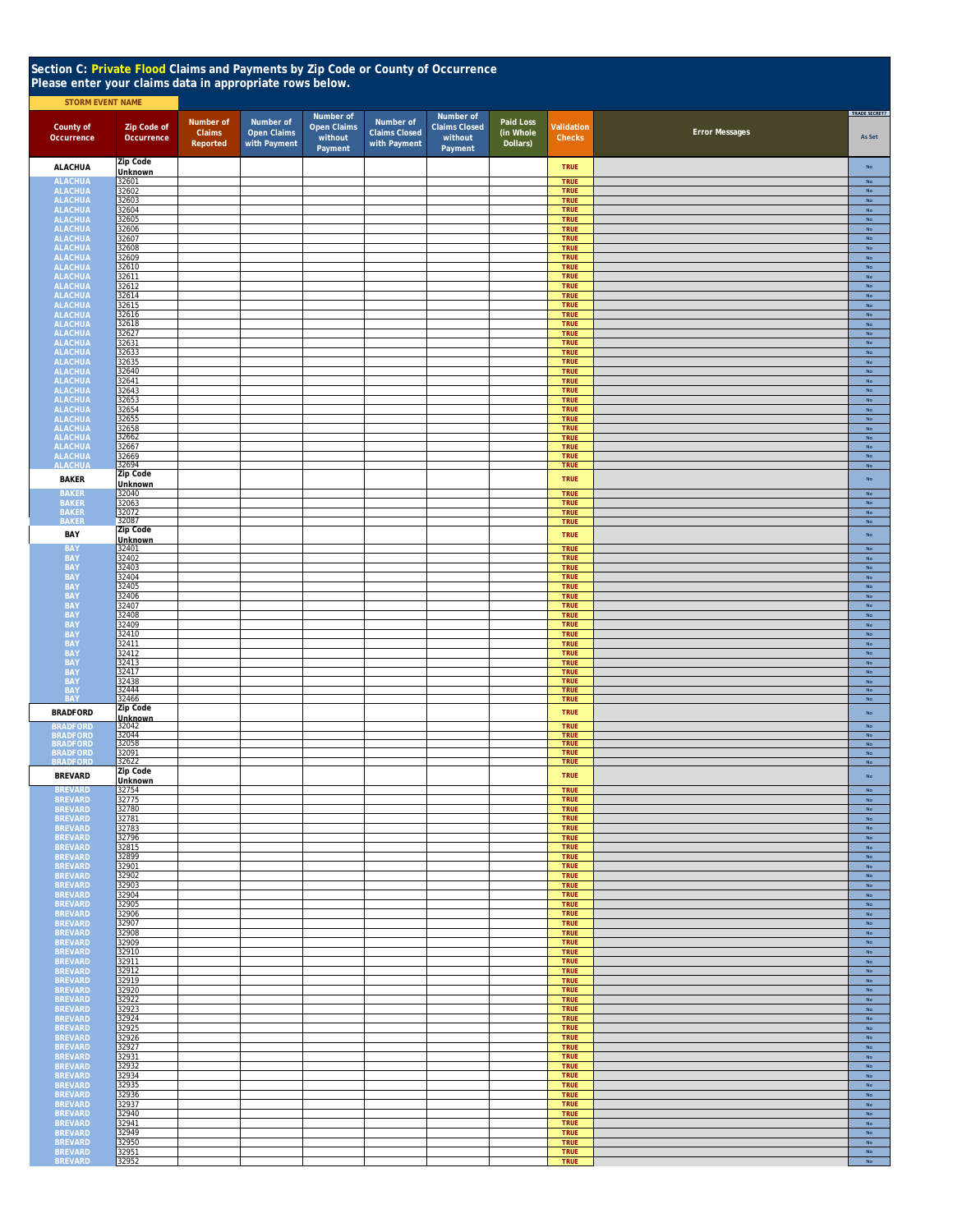|                                                                           | Section C: Business Interruption Claims and Payments by Zip Code or County of Occurrence<br>Please enter your claims data in appropriate rows below.<br><b>STORM EVENT NAME</b> |                                 |                                                 |                                                       |                                                   |                                                         |                                    |                            |                       |                                |  |  |  |
|---------------------------------------------------------------------------|---------------------------------------------------------------------------------------------------------------------------------------------------------------------------------|---------------------------------|-------------------------------------------------|-------------------------------------------------------|---------------------------------------------------|---------------------------------------------------------|------------------------------------|----------------------------|-----------------------|--------------------------------|--|--|--|
| County of<br>Occurrence                                                   | <b>Zip Code of</b><br>Occurrence                                                                                                                                                | Number of<br>Claims<br>Reported | Number of<br><b>Open Claims</b><br>with Payment | Number of<br><b>Open Claims</b><br>without<br>Payment | Number of<br><b>Claims Closed</b><br>with Payment | Number of<br><b>Claims Closed</b><br>without<br>Payment | Paid Loss<br>(in Whole<br>Dollars) | Validation<br>Checks       | <b>Error Messages</b> | TRADE SECRET?<br>As Set        |  |  |  |
| <b>ALACHUA</b>                                                            | Zip Code<br>Unknown                                                                                                                                                             |                                 |                                                 |                                                       |                                                   |                                                         |                                    | <b>TRUE</b>                |                       | $\mathsf{No}$                  |  |  |  |
| ALACHUA<br>ALACHUA<br>ALACHUA                                             | 32601<br>32602                                                                                                                                                                  |                                 |                                                 |                                                       |                                                   |                                                         |                                    | TRUE<br>TRUE               |                       | No<br>$\mathsf{No}$            |  |  |  |
|                                                                           | 32603<br>32604                                                                                                                                                                  |                                 |                                                 |                                                       |                                                   |                                                         |                                    | TRUE                       |                       | No                             |  |  |  |
| <b>ALACHUA</b><br><b>ALACHUA</b>                                          | 32605                                                                                                                                                                           |                                 |                                                 |                                                       |                                                   |                                                         |                                    | <b>TRUE</b><br>TRUE        |                       | No<br><b>No</b>                |  |  |  |
| <b>ALACHUA</b><br><b>ALACHUA</b>                                          | 32606<br>32607                                                                                                                                                                  |                                 |                                                 |                                                       |                                                   |                                                         |                                    | TRUE<br><b>TRUE</b>        |                       | <b>No</b><br><b>No</b>         |  |  |  |
| <b>ALACHUA</b><br><b>ALACHUA</b>                                          | 32608<br>32609                                                                                                                                                                  |                                 |                                                 |                                                       |                                                   |                                                         |                                    | TRUE<br>TRUE               |                       | No<br>$\mathsf{No}$            |  |  |  |
| <b>ALACHUA</b><br><b>ALACHUA</b>                                          | 32610<br>32611                                                                                                                                                                  |                                 |                                                 |                                                       |                                                   |                                                         |                                    | <b>TRUE</b><br><b>TRUE</b> |                       | No<br>$\mathsf{No}$            |  |  |  |
| <b>ALACHUA</b><br><b>ALACHUA</b>                                          | 32612<br>32614                                                                                                                                                                  |                                 |                                                 |                                                       |                                                   |                                                         |                                    | <b>TRUE</b><br><b>TRUE</b> |                       | $\mathsf{No}$<br>$\mathsf{No}$ |  |  |  |
| <b>ALACHUA</b><br><b>ALACHUA</b>                                          | 32615<br>32616                                                                                                                                                                  |                                 |                                                 |                                                       |                                                   |                                                         |                                    | <b>TRUE</b><br><b>TRUE</b> |                       | $\mathsf{No}$<br>$\mathsf{No}$ |  |  |  |
| <b>ALACHUA</b><br><b>ALACHUA</b>                                          | 32618<br>32627                                                                                                                                                                  |                                 |                                                 |                                                       |                                                   |                                                         |                                    | <b>TRUE</b><br><b>TRUE</b> |                       | $\mathsf{No}$<br>$\mathsf{No}$ |  |  |  |
| <b>ALACHUA</b><br><b>ALACHUA</b>                                          | 32631<br>32633                                                                                                                                                                  |                                 |                                                 |                                                       |                                                   |                                                         |                                    | TRUE<br>TRUE               |                       | No<br>No                       |  |  |  |
| <b>ALACHUA</b><br><b>ALACHUA</b>                                          | 32635<br>32640                                                                                                                                                                  |                                 |                                                 |                                                       |                                                   |                                                         |                                    | TRUE<br>TRUE               |                       | No<br><b>No</b>                |  |  |  |
| <b>ALACHUA</b><br><b>ALACHUA</b>                                          | 32641                                                                                                                                                                           |                                 |                                                 |                                                       |                                                   |                                                         |                                    | TRUE<br>TRUE               |                       | No<br>No                       |  |  |  |
| ALACHUA<br>ALACHUA<br>ALACHUA<br>ALACHUA<br>ALACHUA<br>ALACHUA<br>ALACHUA | 32643<br>32653                                                                                                                                                                  |                                 |                                                 |                                                       |                                                   |                                                         |                                    | TRUE                       |                       | No                             |  |  |  |
|                                                                           | 32654<br>32655                                                                                                                                                                  |                                 |                                                 |                                                       |                                                   |                                                         |                                    | TRUE<br>TRUE               |                       | No<br>$\mathsf{No}$            |  |  |  |
|                                                                           | 32658<br>32662                                                                                                                                                                  |                                 |                                                 |                                                       |                                                   |                                                         |                                    | TRUE<br>TRUE               |                       | No<br>$\mathsf{No}$            |  |  |  |
|                                                                           | 32667<br>32669                                                                                                                                                                  |                                 |                                                 |                                                       |                                                   |                                                         |                                    | TRUE<br>TRUE               |                       | No<br>No                       |  |  |  |
| <b>ALACHUA</b><br><b>BAKER</b>                                            | 32694<br>Zip Code                                                                                                                                                               |                                 |                                                 |                                                       |                                                   |                                                         |                                    | <b>TRUE</b><br><b>TRUE</b> |                       | <b>No</b><br>No                |  |  |  |
| <b>BAKER</b>                                                              | Unknown<br>32040                                                                                                                                                                |                                 |                                                 |                                                       |                                                   |                                                         |                                    | TRUE                       |                       | No                             |  |  |  |
| <b>BAKER</b>                                                              | 32063<br>32072                                                                                                                                                                  |                                 |                                                 |                                                       |                                                   |                                                         |                                    | TRUE<br>TRUE               |                       | ${\sf No}$<br>${\sf No}$       |  |  |  |
| BAKER<br>BAKER                                                            | 32087<br>Zip Code                                                                                                                                                               |                                 |                                                 |                                                       |                                                   |                                                         |                                    | <b>TRUE</b>                |                       | $\mathsf{No}$                  |  |  |  |
| BAY<br><b>BAY</b>                                                         | <b>Unknown</b><br>32401                                                                                                                                                         |                                 |                                                 |                                                       |                                                   |                                                         |                                    | TRUE<br><b>TRUE</b>        |                       | No<br>No                       |  |  |  |
| <b>BAY</b><br><b>BAY</b>                                                  | 32402<br>32403                                                                                                                                                                  |                                 |                                                 |                                                       |                                                   |                                                         |                                    | <b>TRUE</b><br>TRUE        |                       | <b>No</b><br>$\mathsf{No}$     |  |  |  |
| <b>BAY</b>                                                                | 32404<br>32405                                                                                                                                                                  |                                 |                                                 |                                                       |                                                   |                                                         |                                    | TRUE<br>TRUE               |                       | $_{\sf No}$<br>$_{\sf No}$     |  |  |  |
| BAY<br>BAY<br>BAY                                                         | 32406<br>32407                                                                                                                                                                  |                                 |                                                 |                                                       |                                                   |                                                         |                                    | TRUE<br>TRUE               |                       | No                             |  |  |  |
|                                                                           | 32408                                                                                                                                                                           |                                 |                                                 |                                                       |                                                   |                                                         |                                    | TRUE                       |                       | No<br>No                       |  |  |  |
| BAY<br>BAY<br>BAY<br>BAY                                                  | 32409<br>32410                                                                                                                                                                  |                                 |                                                 |                                                       |                                                   |                                                         |                                    | <b>TRUE</b><br><b>TRUE</b> |                       | $\mathsf{No}$<br>${\sf No}$    |  |  |  |
| <b>BAY</b><br><b>BAY</b>                                                  | 32411<br>32412                                                                                                                                                                  |                                 |                                                 |                                                       |                                                   |                                                         |                                    | <b>TRUE</b><br>TRUE        |                       | $\mathsf{No}$<br>$\mathsf{No}$ |  |  |  |
| <b>BAY</b><br><b>BAY</b>                                                  | 32413<br>32417                                                                                                                                                                  |                                 |                                                 |                                                       |                                                   |                                                         |                                    | TRUE<br>TRUE               |                       | $\mathsf{No}$<br>$\mathsf{No}$ |  |  |  |
| BAY<br>BAY<br>BAY                                                         | 32438<br>32444                                                                                                                                                                  |                                 |                                                 |                                                       |                                                   |                                                         |                                    | TRUE<br><b>TRUE</b>        |                       | $\mathsf{No}$<br>No            |  |  |  |
| <b>BRADFORD</b>                                                           | 32466<br>Zip Code                                                                                                                                                               |                                 |                                                 |                                                       |                                                   |                                                         |                                    | TRUE<br><b>TRUE</b>        |                       | $\mathsf{No}$<br>$\mathsf{No}$ |  |  |  |
| <b>BRADFORD</b>                                                           | Unknown<br>32042                                                                                                                                                                |                                 |                                                 |                                                       |                                                   |                                                         |                                    | TRUE                       |                       | $\mathsf{No}$                  |  |  |  |
| <b>BRADFORD</b><br><b>BRADFORD</b>                                        | 32044<br>32058                                                                                                                                                                  |                                 |                                                 |                                                       |                                                   |                                                         |                                    | <b>TRUE</b><br><b>TRUE</b> |                       | No<br>$\mathsf{No}$            |  |  |  |
| <b>BRADFORD</b><br><b>BRADFORD</b>                                        | 32091<br>32622                                                                                                                                                                  |                                 |                                                 |                                                       |                                                   |                                                         |                                    | <b>TRUE</b><br><b>TRUE</b> |                       | No<br>No                       |  |  |  |
| <b>BREVARD</b>                                                            | Zip Code<br><b>Unknown</b>                                                                                                                                                      |                                 |                                                 |                                                       |                                                   |                                                         |                                    | <b>TRUE</b>                |                       | $\mathsf{No}$                  |  |  |  |
| <b>BREVARD</b><br><b>BREVARD</b>                                          | 32754<br>32775                                                                                                                                                                  |                                 |                                                 |                                                       |                                                   |                                                         |                                    | <b>TRUE</b><br><b>TRUE</b> |                       | $\mathsf{No}$<br>$\mathsf{No}$ |  |  |  |
| <b>BREVARD</b><br><b>BREVARD</b>                                          | 32780<br>32781                                                                                                                                                                  |                                 |                                                 |                                                       |                                                   |                                                         |                                    | <b>TRUE</b><br>TRUE        |                       | $\mathsf{No}$<br>No            |  |  |  |
| <b>BREVARD</b><br><b>BREVARD</b>                                          | 32783<br>32796                                                                                                                                                                  |                                 |                                                 |                                                       |                                                   |                                                         |                                    | <b>TRUE</b><br><b>TRUE</b> |                       | No<br>No                       |  |  |  |
| <b>BREVARD</b><br><b>BREVARD</b>                                          | 32815<br>32899                                                                                                                                                                  |                                 |                                                 |                                                       |                                                   |                                                         |                                    | TRUE<br>TRUE               |                       | <b>No</b><br>No                |  |  |  |
| <b>BREVARD</b>                                                            | 32901<br>32902                                                                                                                                                                  |                                 |                                                 |                                                       |                                                   |                                                         |                                    | TRUE                       |                       | No<br>No                       |  |  |  |
| <b>BREVARD</b><br><b>BREVARD</b>                                          | 32903                                                                                                                                                                           |                                 |                                                 |                                                       |                                                   |                                                         |                                    | <b>TRUE</b><br><b>TRUE</b> |                       | No                             |  |  |  |
| <b>BREVARD</b><br><b>BREVARD</b>                                          | 32904<br>32905                                                                                                                                                                  |                                 |                                                 |                                                       |                                                   |                                                         |                                    | <b>TRUE</b><br><b>TRUE</b> |                       | $\mathsf{No}$<br>$\mathsf{No}$ |  |  |  |
| <b>BREVARD</b><br><b>BREVARD</b>                                          | 32906<br>32907                                                                                                                                                                  |                                 |                                                 |                                                       |                                                   |                                                         |                                    | <b>TRUE</b><br><b>TRUE</b> |                       | $\mathsf{No}$<br>$\mathsf{No}$ |  |  |  |
| <b>BREVARD</b><br><b>BREVARD</b>                                          | 32908<br>32909                                                                                                                                                                  |                                 |                                                 |                                                       |                                                   |                                                         |                                    | <b>TRUE</b><br><b>TRUE</b> |                       | No<br><b>No</b>                |  |  |  |
| <b>BREVARD</b><br><b>BREVARD</b>                                          | 32910<br>32911                                                                                                                                                                  |                                 |                                                 |                                                       |                                                   |                                                         |                                    | <b>TRUE</b><br>TRUE        |                       | No<br>No                       |  |  |  |
| <b>BREVARD</b><br><b>BREVARD</b>                                          | 32912<br>32919                                                                                                                                                                  |                                 |                                                 |                                                       |                                                   |                                                         |                                    | <b>TRUE</b><br>TRUE        |                       | No<br>$\mathsf{No}$            |  |  |  |
| <b>BREVARD</b><br><b>BREVARD</b>                                          | 32920<br>32922                                                                                                                                                                  |                                 |                                                 |                                                       |                                                   |                                                         |                                    | <b>TRUE</b><br><b>TRUE</b> |                       | No<br>$\mathsf{No}$            |  |  |  |
| <b>BREVARD</b><br><b>BREVARD</b>                                          | 32923<br>32924                                                                                                                                                                  |                                 |                                                 |                                                       |                                                   |                                                         |                                    | <b>TRUE</b><br><b>TRUE</b> |                       | No<br>$\mathsf{No}$            |  |  |  |
| <b>BREVARD</b><br><b>BREVARD</b>                                          | 32925<br>32926                                                                                                                                                                  |                                 |                                                 |                                                       |                                                   |                                                         |                                    | <b>TRUE</b><br><b>TRUE</b> |                       | $\mathsf{No}$<br>$\mathsf{No}$ |  |  |  |
| <b>BREVARD</b>                                                            | 32927                                                                                                                                                                           |                                 |                                                 |                                                       |                                                   |                                                         |                                    | TRUE                       |                       | No                             |  |  |  |
| <b>BREVARD</b><br><b>BREVARD</b>                                          | 32931<br>32932                                                                                                                                                                  |                                 |                                                 |                                                       |                                                   |                                                         |                                    | <b>TRUE</b><br>TRUE        |                       | No<br>No                       |  |  |  |
| <b>BREVARD</b><br><b>BREVARD</b>                                          | 32934<br>32935                                                                                                                                                                  |                                 |                                                 |                                                       |                                                   |                                                         |                                    | TRUE<br><b>TRUE</b>        |                       | <b>No</b><br>No                |  |  |  |
| <b>BREVARD</b><br><b>BREVARD</b>                                          | 32936<br>32937                                                                                                                                                                  |                                 |                                                 |                                                       |                                                   |                                                         |                                    | <b>TRUE</b><br><b>TRUE</b> |                       | No<br>$\mathsf{No}$            |  |  |  |
| <b>BREVARD</b><br><b>BREVARD</b>                                          | 32940<br>32941                                                                                                                                                                  |                                 |                                                 |                                                       |                                                   |                                                         |                                    | TRUE<br><b>TRUE</b>        |                       | No<br>No                       |  |  |  |
| <b>BREVARD</b><br><b>BREVARD</b>                                          | 32949<br>32950                                                                                                                                                                  |                                 |                                                 |                                                       |                                                   |                                                         |                                    | TRUE<br><b>TRUE</b>        |                       | No<br>$\mathsf{No}$            |  |  |  |
| <b>BREVARD</b><br><b>BREVARD</b>                                          | 32951<br>32952                                                                                                                                                                  |                                 |                                                 |                                                       |                                                   |                                                         |                                    | <b>TRUE</b><br><b>TRUE</b> |                       | $\mathsf{No}$<br>No            |  |  |  |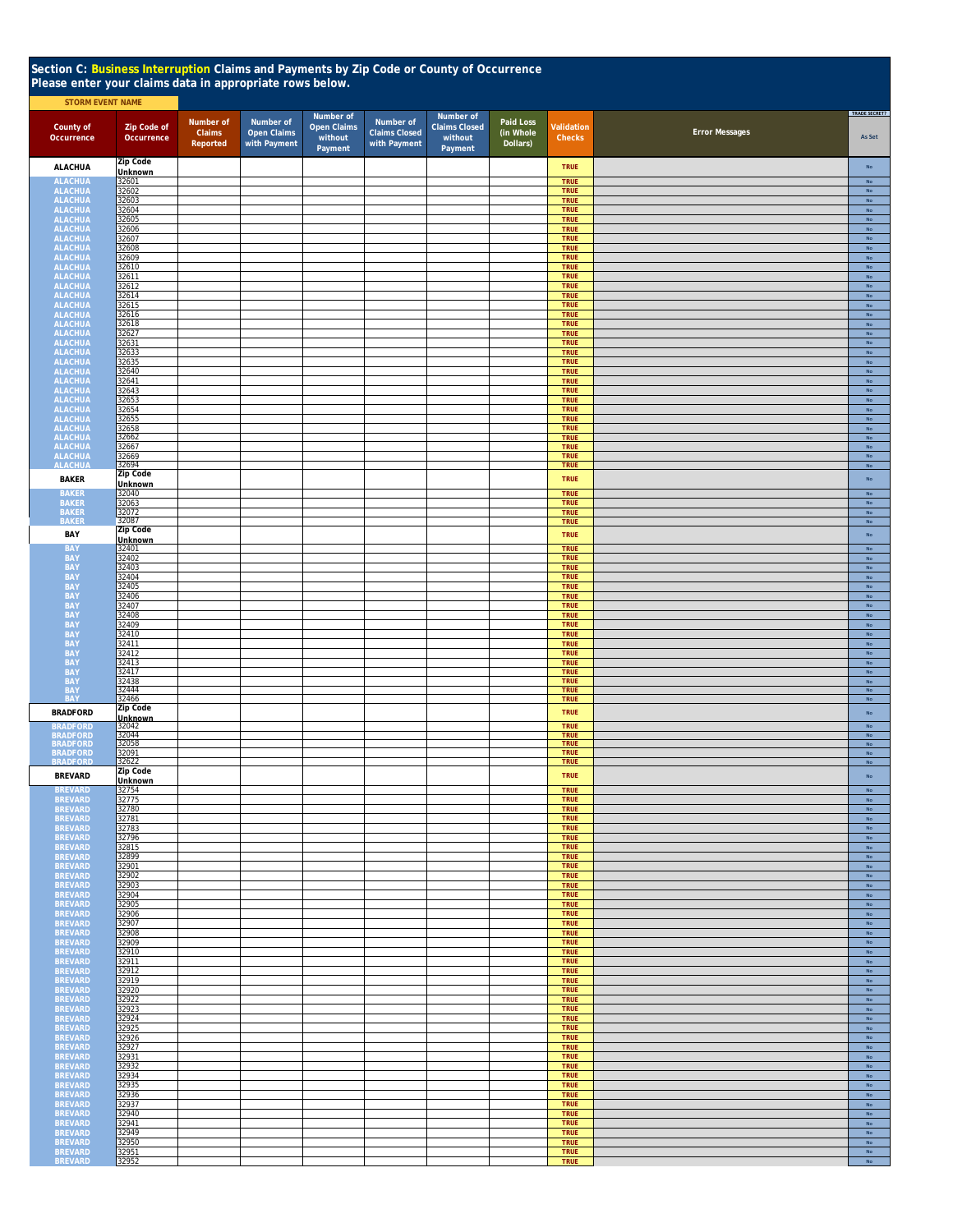| Section C: Other Lines of Business Claims and Payments by Zip Code or County of Occurrence<br>Please enter your claims data in appropriate rows below. |                            |                    |                                    |                                          |                                      |                                            |                       |                            |                       |                                |  |  |
|--------------------------------------------------------------------------------------------------------------------------------------------------------|----------------------------|--------------------|------------------------------------|------------------------------------------|--------------------------------------|--------------------------------------------|-----------------------|----------------------------|-----------------------|--------------------------------|--|--|
| <b>STORM EVENT NAME</b>                                                                                                                                |                            | Number of          | Number of                          | Number of                                | Number of                            | Number of                                  | Paid Loss             |                            |                       | TRADE SECRET?                  |  |  |
| County of<br>Occurrence                                                                                                                                | Zip Code of<br>Occurrence  | Claims<br>Reported | <b>Open Claims</b><br>with Payment | <b>Open Claims</b><br>without<br>Payment | <b>Claims Closed</b><br>with Payment | <b>Claims Closed</b><br>without<br>Payment | (in Whole<br>Dollars) | Validation<br>Checks       | <b>Error Messages</b> | As Set                         |  |  |
| <b>ALACHUA</b>                                                                                                                                         | Zip Code<br><b>Unknown</b> |                    |                                    |                                          |                                      |                                            |                       | <b>TRUE</b>                |                       | $_{\rm No}$                    |  |  |
| <b>ALACHUA</b>                                                                                                                                         | 32601<br>32602             |                    |                                    |                                          |                                      |                                            |                       | TRUE<br>TRUE               |                       | No<br>No                       |  |  |
| <b>ALACHUA</b><br>ALACHUA                                                                                                                              | 32603                      |                    |                                    |                                          |                                      |                                            |                       | TRUE                       |                       | No                             |  |  |
| <b>ALACHUA</b><br><b>ALACHUA</b>                                                                                                                       | 32604<br>32605             |                    |                                    |                                          |                                      |                                            |                       | <b>TRUE</b><br>TRUE        |                       | <b>No</b><br>No                |  |  |
| <b>ALACHUA</b><br><b>ALACHUA</b>                                                                                                                       | 32606<br>32607             |                    |                                    |                                          |                                      |                                            |                       | TRUE<br><b>TRUE</b>        |                       | $_{\sf No}$<br>No              |  |  |
| <b>ALACHUA</b><br><b>ALACHUA</b>                                                                                                                       | 32608<br>32609             |                    |                                    |                                          |                                      |                                            |                       | <b>TRUE</b><br><b>TRUE</b> |                       | $_{\sf No}$<br>$\mathsf{No}$   |  |  |
| <b>ALACHUA</b><br><b>ALACHUA</b>                                                                                                                       | 32610<br>32611             |                    |                                    |                                          |                                      |                                            |                       | <b>TRUE</b><br><b>TRUE</b> |                       | $\mathsf{No}$<br>$\mathsf{No}$ |  |  |
| <b>ALACHUA</b><br><b>ALACHUA</b>                                                                                                                       | 32612<br>32614             |                    |                                    |                                          |                                      |                                            |                       | <b>TRUE</b><br><b>TRUE</b> |                       | $\mathsf{No}$<br>No            |  |  |
| <b>ALACHUA</b><br><b>ALACHUA</b>                                                                                                                       | 32615<br>32616             |                    |                                    |                                          |                                      |                                            |                       | <b>TRUE</b><br><b>TRUE</b> |                       | No<br>No                       |  |  |
| <b>ALACHUA</b><br><b>ALACHUA</b>                                                                                                                       | 32618<br>32627             |                    |                                    |                                          |                                      |                                            |                       | <b>TRUE</b><br><b>TRUE</b> |                       | No<br>No                       |  |  |
| <b>ALACHUA</b><br><b>ALACHUA</b>                                                                                                                       | 32631                      |                    |                                    |                                          |                                      |                                            |                       | <b>TRUE</b><br><b>TRUE</b> |                       | <b>No</b><br>No                |  |  |
| <b>ALACHUA</b>                                                                                                                                         | 32633<br>32635             |                    |                                    |                                          |                                      |                                            |                       | <b>TRUE</b>                |                       | No                             |  |  |
| <b>ALACHUA</b><br>ALACHUA<br>ALACHUA                                                                                                                   | 32640<br>32641             |                    |                                    |                                          |                                      |                                            |                       | TRUE<br><b>TRUE</b>        |                       | No<br>No                       |  |  |
|                                                                                                                                                        | 32643<br>32653             |                    |                                    |                                          |                                      |                                            |                       | <b>TRUE</b><br><b>TRUE</b> |                       | No<br>No                       |  |  |
| ALACHUA<br>ALACHUA<br>ALACHUA<br>ALACHUA<br>ALACHUA<br>ALACHUA<br>ALACHUA<br>ALACHUA                                                                   | 32654<br>32655             |                    |                                    |                                          |                                      |                                            |                       | <b>TRUE</b><br><b>TRUE</b> |                       | $\mathsf{No}$<br>$\mathsf{No}$ |  |  |
|                                                                                                                                                        | 32658<br>32662             |                    |                                    |                                          |                                      |                                            |                       | <b>TRUE</b><br><b>TRUE</b> |                       | $\mathsf{No}$<br>No            |  |  |
|                                                                                                                                                        | 32667<br>32669             |                    |                                    |                                          |                                      |                                            |                       | <b>TRUE</b><br><b>TRUE</b> |                       | No<br>$_{\rm No}$              |  |  |
| <b>ALACHUA</b>                                                                                                                                         | 32694<br>Zip Code          |                    |                                    |                                          |                                      |                                            |                       | <b>TRUE</b>                |                       | No                             |  |  |
| <b>BAKER</b><br><b>BAKER</b>                                                                                                                           | Unknown<br>32040           |                    |                                    |                                          |                                      |                                            |                       | <b>TRUE</b>                |                       | $\mathsf{No}$                  |  |  |
| <b>BAKER</b>                                                                                                                                           | 32063                      |                    |                                    |                                          |                                      |                                            |                       | <b>TRUE</b><br><b>TRUE</b> |                       | $_{\rm No}$<br>$_{\rm No}$     |  |  |
| <b>BAKER</b><br>BAKER                                                                                                                                  | 32072<br>32087             |                    |                                    |                                          |                                      |                                            |                       | <b>TRUE</b><br><b>TRUE</b> |                       | No<br>No                       |  |  |
| BAY                                                                                                                                                    | Zip Code<br><b>Unknown</b> |                    |                                    |                                          |                                      |                                            |                       | <b>TRUE</b>                |                       | $\mathsf{No}$                  |  |  |
| <b>BAY</b><br><b>BAY</b>                                                                                                                               | 32401<br>32402             |                    |                                    |                                          |                                      |                                            |                       | <b>TRUE</b><br><b>TRUE</b> |                       | No<br>$_{\rm No}$              |  |  |
| <b>BAY</b><br><b>BAY</b>                                                                                                                               | 32403<br>32404             |                    |                                    |                                          |                                      |                                            |                       | <b>TRUE</b><br><b>TRUE</b> |                       | No<br>No                       |  |  |
| BAY<br>BAY                                                                                                                                             | 32405<br>32406             |                    |                                    |                                          |                                      |                                            |                       | <b>TRUE</b><br><b>TRUE</b> |                       | No<br>$_{\sf No}$              |  |  |
| <b>BAY</b><br><b>BAY</b>                                                                                                                               | 32407<br>32408             |                    |                                    |                                          |                                      |                                            |                       | <b>TRUE</b><br><b>TRUE</b> |                       | $_{\rm No}$<br>$\mathsf{No}$   |  |  |
| <b>BAY</b>                                                                                                                                             | 32409<br>32410             |                    |                                    |                                          |                                      |                                            |                       | <b>TRUE</b><br><b>TRUE</b> |                       | No<br>No                       |  |  |
| <b>BAY</b><br><b>BAY</b>                                                                                                                               | 32411                      |                    |                                    |                                          |                                      |                                            |                       | <b>TRUE</b>                |                       | No                             |  |  |
| <b>BAY</b><br><b>BAY</b>                                                                                                                               | 32412<br>32413             |                    |                                    |                                          |                                      |                                            |                       | <b>TRUE</b><br><b>TRUE</b> |                       | $_{\sf No}$<br>$_{\sf No}$     |  |  |
| <b>BAY</b>                                                                                                                                             | 32417<br>32438<br>32444    |                    |                                    |                                          |                                      |                                            |                       | <b>TRUE</b><br>TRUE        |                       | $_{\sf No}$<br>$_{\sf No}$     |  |  |
| BAY<br>BAY<br>BAY                                                                                                                                      | 32466                      |                    |                                    |                                          |                                      |                                            |                       | <b>TRUE</b><br><b>TRUE</b> |                       | No<br>$\mathsf{No}$            |  |  |
| <b>BRADFORD</b>                                                                                                                                        | Zip Code<br><b>Unknown</b> |                    |                                    |                                          |                                      |                                            |                       | <b>TRUE</b>                |                       | $_{\rm No}$                    |  |  |
| <b>BRADFORD</b><br><b>BRADFORD</b>                                                                                                                     | 32042<br>32044             |                    |                                    |                                          |                                      |                                            |                       | <b>TRUE</b><br><b>TRUE</b> |                       | $\mathsf{No}$<br>$_{\rm No}$   |  |  |
| <b>BRADFORD</b><br><b>BRADEORD</b>                                                                                                                     | 32058<br>32091             |                    |                                    |                                          |                                      |                                            |                       | <b>TRUE</b><br><b>TRUE</b> |                       | No<br><b>No</b>                |  |  |
| <b>BRADFORD</b><br><b>BREVARD</b>                                                                                                                      | 32622<br>Zip Code          |                    |                                    |                                          |                                      |                                            |                       | <b>TRUE</b><br><b>TRUE</b> |                       | $\mathsf{No}$<br>$\mathsf{No}$ |  |  |
| <b>BREVARD</b>                                                                                                                                         | Unknown<br>32754           |                    |                                    |                                          |                                      |                                            |                       | <b>TRUE</b>                |                       | No                             |  |  |
| <b>BREVARD</b><br><b>BREVARD</b>                                                                                                                       | 32775<br>32780             |                    |                                    |                                          |                                      |                                            |                       | <b>TRUE</b><br><b>TRUE</b> |                       | No<br>No                       |  |  |
| <b>BREVARD</b><br><b>BREVARD</b>                                                                                                                       | 32781<br>32783             |                    |                                    |                                          |                                      |                                            |                       | <b>TRUE</b><br><b>TRUE</b> |                       | <b>No</b><br>No                |  |  |
| <b>BREVARD</b><br><b>BREVARD</b>                                                                                                                       | 32796<br>32815             |                    |                                    |                                          |                                      |                                            |                       | <b>TRUE</b>                |                       | No                             |  |  |
| <b>BREVARD</b>                                                                                                                                         | 32899                      |                    |                                    |                                          |                                      |                                            |                       | <b>TRUE</b><br><b>TRUE</b> |                       | $_{\rm No}$<br>No              |  |  |
| <b>BREVARD</b><br><b>BREVARD</b>                                                                                                                       | 32901<br>32902             |                    |                                    |                                          |                                      |                                            |                       | <b>TRUE</b><br><b>TRUE</b> |                       | $\mathsf{No}$<br>$_{\rm No}$   |  |  |
| BREVARD<br><b>BREVARD</b>                                                                                                                              | 32903<br>32904             |                    |                                    |                                          |                                      |                                            |                       | <b>TRUE</b><br><b>TRUE</b> |                       | $\mathsf{No}$<br>$\mathsf{No}$ |  |  |
| <b>BREVARD</b><br><b>BREVARD</b>                                                                                                                       | 32905<br>32906             |                    |                                    |                                          |                                      |                                            |                       | <b>TRUE</b><br><b>TRUE</b> |                       | No<br><b>No</b>                |  |  |
| <b>BREVARD</b><br><b>BREVARD</b>                                                                                                                       | 32907<br>32908             |                    |                                    |                                          |                                      |                                            |                       | <b>TRUE</b><br><b>TRUE</b> |                       | No<br><b>No</b>                |  |  |
| <b>BREVARD</b><br><b>BREVARD</b>                                                                                                                       | 32909<br>32910             |                    |                                    |                                          |                                      |                                            |                       | TRUE<br><b>TRUE</b>        |                       | No<br>$\mathsf{No}$            |  |  |
| <b>BREVARD</b><br><b>BREVARD</b>                                                                                                                       | 32911<br>32912             |                    |                                    |                                          |                                      |                                            |                       | <b>TRUE</b><br><b>TRUE</b> |                       | $\mathsf{No}$<br>$\mathsf{No}$ |  |  |
| <b>BREVARD</b>                                                                                                                                         | 32919<br>32920             |                    |                                    |                                          |                                      |                                            |                       | <b>TRUE</b>                |                       | No                             |  |  |
| <b>BREVARD</b><br><b>BREVARD</b>                                                                                                                       | 32922                      |                    |                                    |                                          |                                      |                                            |                       | <b>TRUE</b><br><b>TRUE</b> |                       | $\mathsf{No}$<br>$\mathsf{No}$ |  |  |
| <b>BREVARD</b><br><b>BREVARD</b>                                                                                                                       | 32923<br>32924             |                    |                                    |                                          |                                      |                                            |                       | <b>TRUE</b><br><b>TRUE</b> |                       | $\mathsf{No}$<br>No            |  |  |
| <b>BREVARD</b><br><b>BREVARD</b>                                                                                                                       | 32925<br>32926             |                    |                                    |                                          |                                      |                                            |                       | <b>TRUE</b><br><b>TRUE</b> |                       | No<br>No                       |  |  |
| <b>BREVARD</b><br><b>BREVARD</b>                                                                                                                       | 32927<br>32931             |                    |                                    |                                          |                                      |                                            |                       | <b>TRUE</b><br><b>TRUE</b> |                       | <b>No</b><br>No                |  |  |
| <b>BREVARD</b><br><b>BREVARD</b>                                                                                                                       | 32932<br>32934             |                    |                                    |                                          |                                      |                                            |                       | <b>TRUE</b><br><b>TRUE</b> |                       | No<br>$_{\rm No}$              |  |  |
| <b>BREVARD</b><br><b>BREVARD</b>                                                                                                                       | 32935<br>32936             |                    |                                    |                                          |                                      |                                            |                       | <b>TRUE</b><br>TRUE        |                       | No<br>No                       |  |  |
| <b>BREVARD</b>                                                                                                                                         | 32937                      |                    |                                    |                                          |                                      |                                            |                       | <b>TRUE</b>                |                       | $\mathsf{No}$                  |  |  |
| <b>BREVARD</b><br><b>BREVARD</b>                                                                                                                       | 32940<br>32941             |                    |                                    |                                          |                                      |                                            |                       | <b>TRUE</b><br><b>TRUE</b> |                       | $\mathsf{No}$<br>$\mathsf{No}$ |  |  |
| <b>BREVARD</b><br><b>BREVARD</b>                                                                                                                       | 32949<br>32950             |                    |                                    |                                          |                                      |                                            |                       | <b>TRUE</b><br><b>TRUE</b> |                       | $\mathsf{No}$<br>No            |  |  |
| <b>BREVARD</b><br><b>BREVARD</b>                                                                                                                       | 32951<br>32952             |                    |                                    |                                          |                                      |                                            |                       | <b>TRUE</b><br><b>TRUE</b> |                       | $\mathsf{No}$<br>No            |  |  |